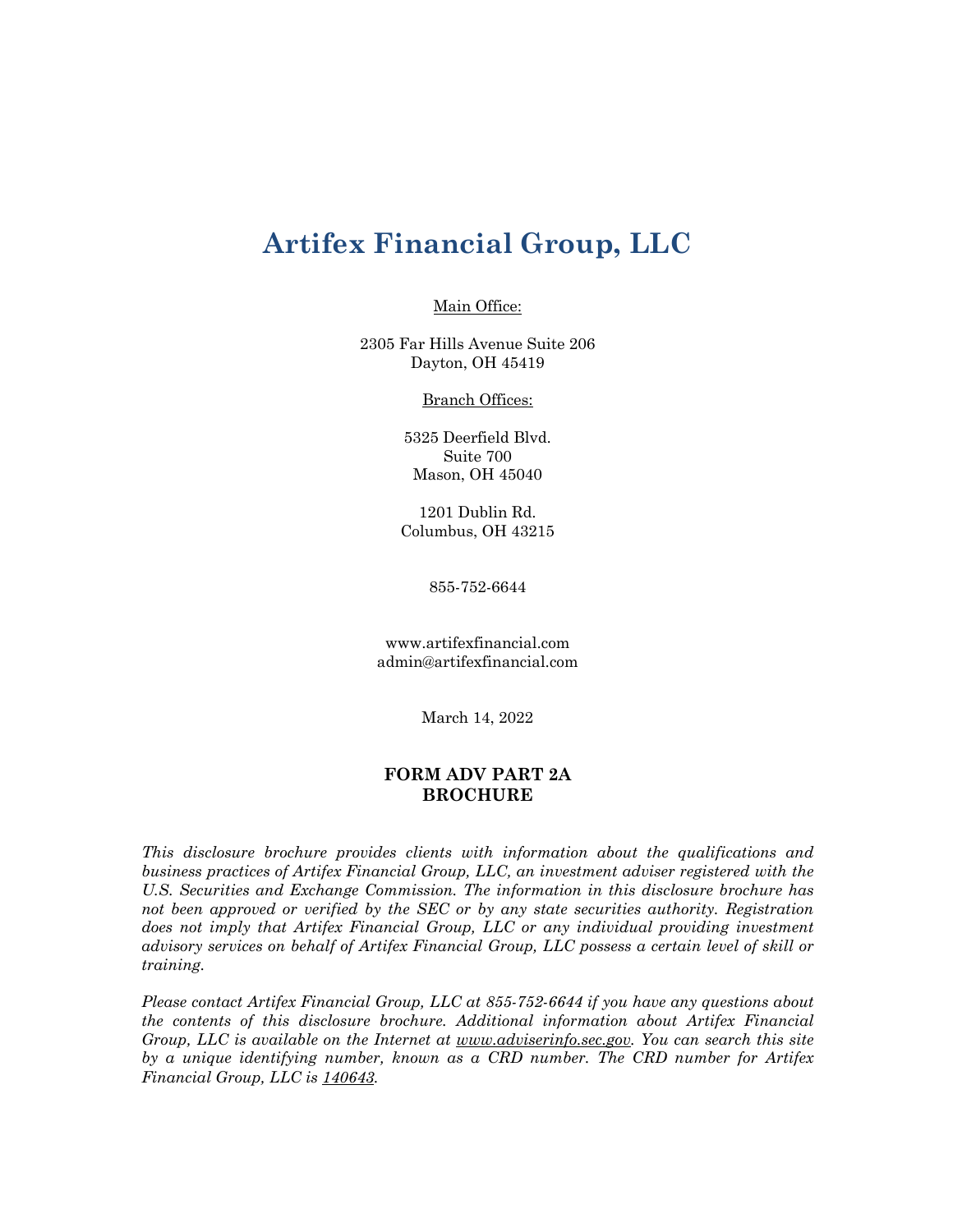# **Item 2 – Material Changes**

Since the date of the most recent annual filing of this Form ADV Part 2A disclosure brochure (March 23, 2021), Artifex Financial Group, LLC has made the following material changes to this disclosure brochure:

#### **Item 4 – Advisory Business**

Artifex Financial Group, LLC has changed the name of its Financial Planning and Investment Management Service to "Personal Wealth Management Services."

## **Item 5 – Fees and Compensation**

Artifex Financial Group, LLC has changed the fee schedule for Personal Wealth Management Services to:

| <b>Net Worth</b>                   | <b>Annual Fee</b> | <b>Quarterly Fee</b> |
|------------------------------------|-------------------|----------------------|
| \$0.00 to \$499,999.00             | \$5,000.00        | \$1,250.00           |
| \$500,000.00 to \$999,999.00       | \$8,750.00        | \$2,187.50           |
| \$1,000,000.00 to \$1,499,999.00   | \$10,000.00       | \$2,500.00           |
| \$1,500,000.00 to \$2,000,000.00   | \$12,500.00       | \$3,125.00           |
| \$2,000,000.00 to \$2,999,999.00   | \$15,000.00       | \$3,750.00           |
| \$3,000,000.00 to \$5,000,000.00   | \$20,000.00       | \$5,000.00           |
| \$5,000,001.00 to \$7,500,000.00   | \$25,000.00       | \$6,250.00           |
| \$7,500,001.00 to \$10,000,000.00  | \$32,500.00       | \$8,150.00           |
| \$10,000,001.00 to \$15,000,000.00 | \$40,000.00       | \$10,000.00          |
| \$15,000,001.00 to \$20,000,000.00 | \$47,500.00       | \$11,875.00          |
| \$20,000,001.00 to \$25,000,000.00 | \$55,000.00       | \$13,750.00          |
| 25,000,001.00 to \$30,000,000.00   | \$62,500.00       | \$15,625.00          |
| \$30,000,001.00 to \$35,000,000.00 | \$70,000.00       | \$17,500.00          |
| \$35,000,001.00 to \$40,000,000.00 | \$77,500.00       | \$19,375.00          |
| \$40,000,001.00 to \$45,000,000.00 | \$85,000.00       | \$21,250.00          |
| \$45,000,000.00 to \$50,000,000.00 | \$92,500.00       | \$23,150.00          |
| Over \$50,000,000.00               | Negotiable        | Negotiable           |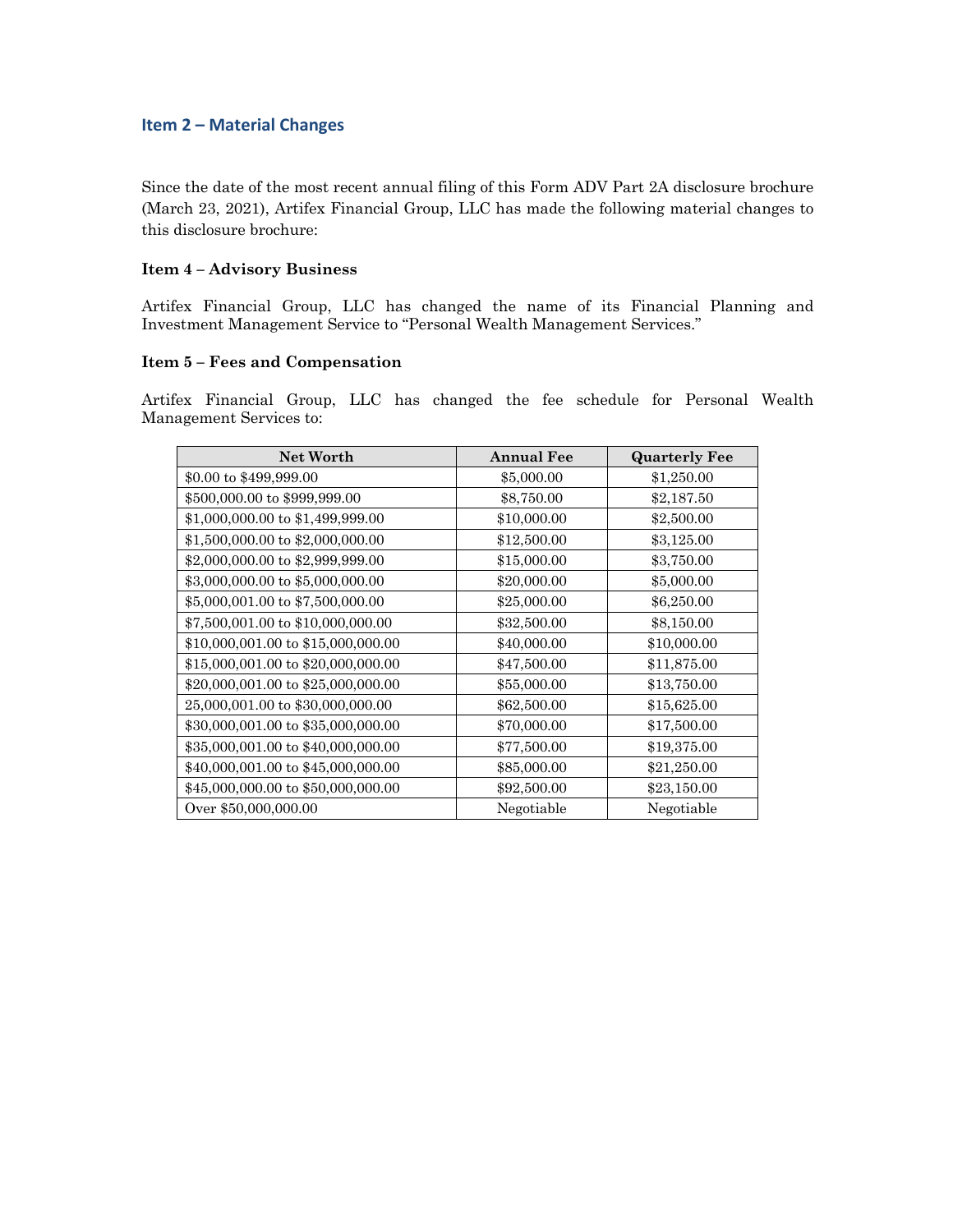# Item 3 - Table of Contents

| Item 6 - Performance-Based Fees and Side-By-Side Management  10                         |  |
|-----------------------------------------------------------------------------------------|--|
|                                                                                         |  |
| Item 8 - Methods of Analysis, Investment Strategies and Risk of Loss 11                 |  |
|                                                                                         |  |
|                                                                                         |  |
| Item 11 - Code of Ethics, Participation or Interest in Client Transactions and Personal |  |
|                                                                                         |  |
|                                                                                         |  |
|                                                                                         |  |
|                                                                                         |  |
|                                                                                         |  |
|                                                                                         |  |
|                                                                                         |  |
|                                                                                         |  |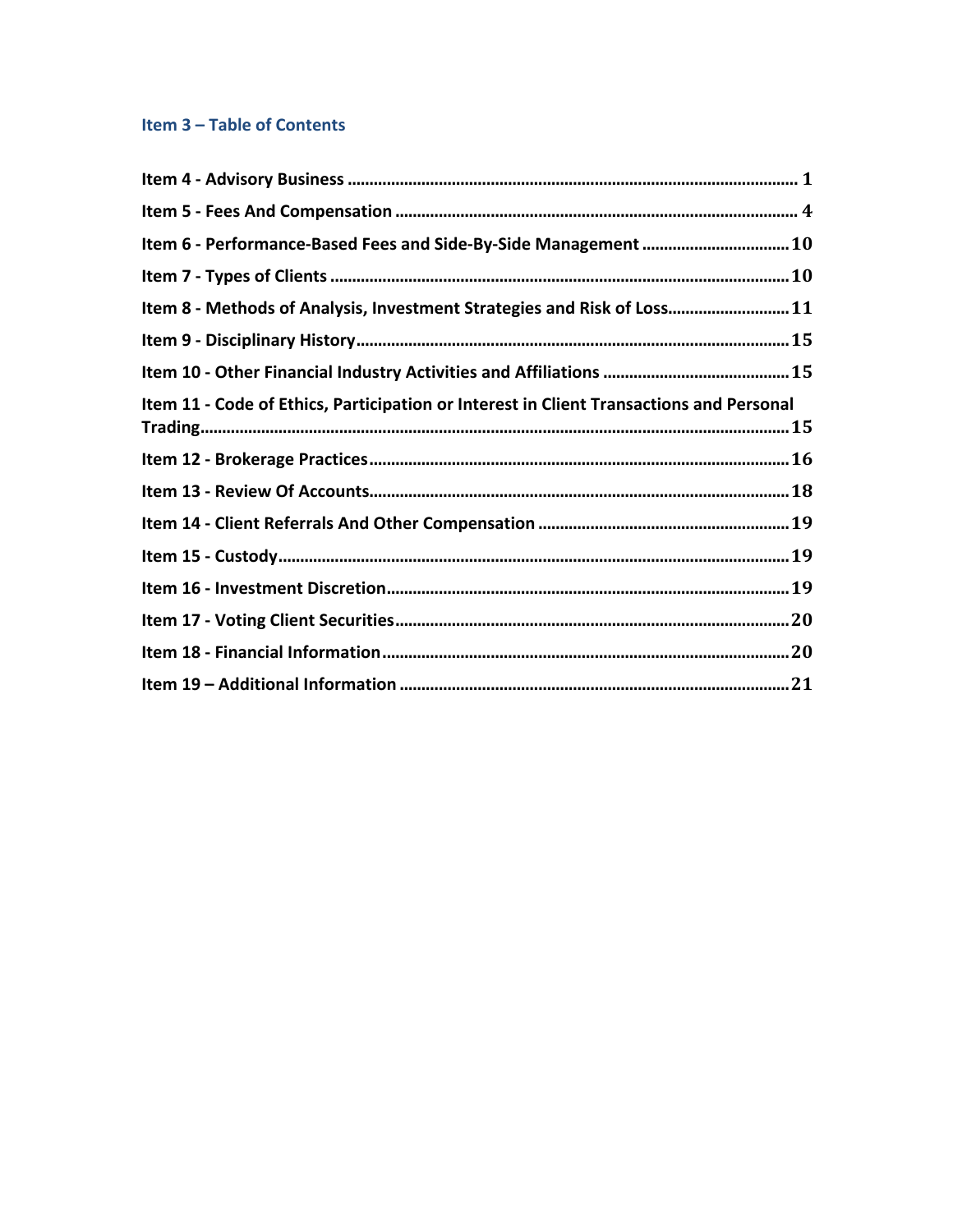# **Item 4 - Advisory Business**

# **Company**

Artifex Financial Group, LLC is a privately-held Ohio limited liability company that has been registered as an investment adviser since January 2007. Artifex Financial Group, LLC is strictly a fee-only financial planning and investment management firm. Artifex Financial Group, LLC does not sell annuities, insurance, stocks, bonds, mutual funds, limited partnerships, or other commissioned products. Artifex Financial Group, LLC is not affiliated with entities that sell financial products or securities. Artifex Financial Group, LLC does not accept commissions or finder's fees.

Throughout this disclosure brochure, Artifex Financial Group, LLC is referred to as "AFG" or the "firm". The principal owners of AFG are Doug Kinsey and Darren Harp.

#### **Services**

AFG provides the following types of advisory services:

## Personal Wealth Management Services

AFG provides personalized wealth management services. AFG believes that financial planning is an integral part of the investment management process. The financial planning component of this service will typically include some or all of the following:

- Cash flow and budge analysis
- Development of an investment policy statement
- Risk management planning
- Estate planning
- Tax planning
- Education funding
- Insurance review

AFG gathers required information through in-depth personal interviews. The initial meeting, which may be by telephone, is free of charge and is considered an exploratory interview to determine the extent to which AFG's Personal Wealth Management Services may be beneficial to the client. Information gathered includes a client's current financial status, future goals and attitudes towards risk. Related documents supplied by the client are carefully reviewed, and a written report is prepared. Other professionals (e.g., lawyers, accountants, insurance agents, etc.) are engaged directly by the client on an as-needed basis. Conflicts of interest will be disclosed to the client in the unlikely event they should occur.

Clients who retain AFG for this comprehensive service also receive investment management services. Investment management will generally be provided on a discretionary basis, wherein the client gives AFG authority to manage the client's assets in accordance with what AFG deems to be in the client's best interest. Clients will have, however, the opportunity to place reasonable restrictions on the types of investments which will be made on the client's behalf. Clients will retain individual ownership of all securities. Assets are invested primarily in no-load or low-load mutual funds and exchange-traded funds, usually through discount brokers or fund companies, but may also include individual equity and fixed-income securities.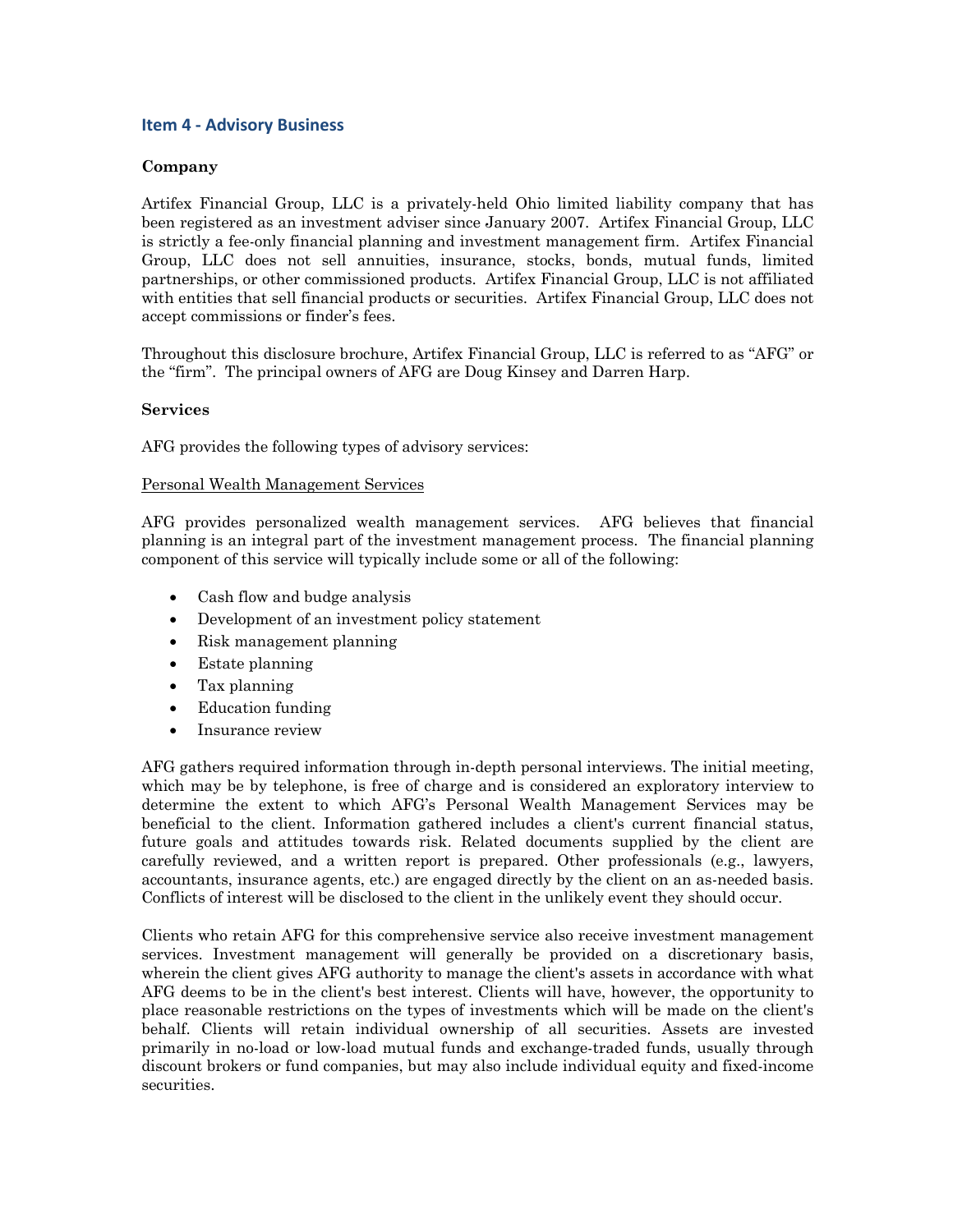#### Investment Management Services

Clients can also retain AFG to provide investment management as a stand-alone service. Though clients that opt for this service will not receive comprehensive financial planning as with the service described above, AFG will develop an investment policy statement based on the client's investment objectives and risk tolerance profile.

Investment management services will generally be provided on a discretionary basis, wherein the client gives AFG authority to manage the client's assets in accordance with what AFG deems to be in the client's best interest. Clients will have, however, the opportunity to place reasonable restrictions on the types of investments which will be made on the client's behalf. Clients will retain individual ownership of all securities. Assets are invested primarily in no-load or low-load mutual funds and exchange-traded funds, usually through discount brokers or fund companies, but may also include individual equity and fixed-income securities.

#### 401(k) Retirement Consulting Services

AFG provides 401(k) Retirement Consulting Services to both the sponsor of the retirement plan (the "Client") and plan participants (the "Plan Participants").

#### *Fiduciary Services*

AFG shall provide to the Client the scope of services in connection with the investment and reinvestment of securities, cash and/or other investments held from time to time in the Client's plan account (the "Plan"). AFG shall be a fiduciary of the Plan, as defined under the Employee Retirement Income Security Act of 1974, as amended ("ERISA"), with respect to the investment advice AFG provides to the Plan.

#### *Non-Fiduciary Services*

To the extent the Client is a plan sponsor of an individual account plan as defined under Section 404(c) of ERISA, AFG shall provide Plan Participants the services set forth in the scope of services in connection with the investment and reinvestment of securities, cash and/or other investments held from time to time in the Plan Participants' accounts under the Plan. A Plan Participant shall exercise control over the assets in his or her account by providing the record-keeper with investment instructions in the form requested by the plan administrator regarding the investment of the account. AFG also provides Plan Participants with sufficient information to make informed decisions with regard to investment alternatives available under the Plan in accordance with ERISA regulation Section  $2550.404c-1(b)(2)(i)(B)(1)$  and (2).

#### Project-Based Services

Clients can also retain AFG to provide project-based services. Typically, clients retain AFG on a 90-day project basis to provide retirement projections, basic insurance and estate planning analysis and basic asset allocation recommendations.

AFG's recommendations are not limited to any specific product or service offered by a brokerdealer or insurance company. All recommendations are of a generic nature. In performing its services, AFG shall not be required to verify any information received from the client or from the client's other professionals and is expressly authorized to rely thereon. If requested by the client, AFG may recommend the services of other professionals for implementation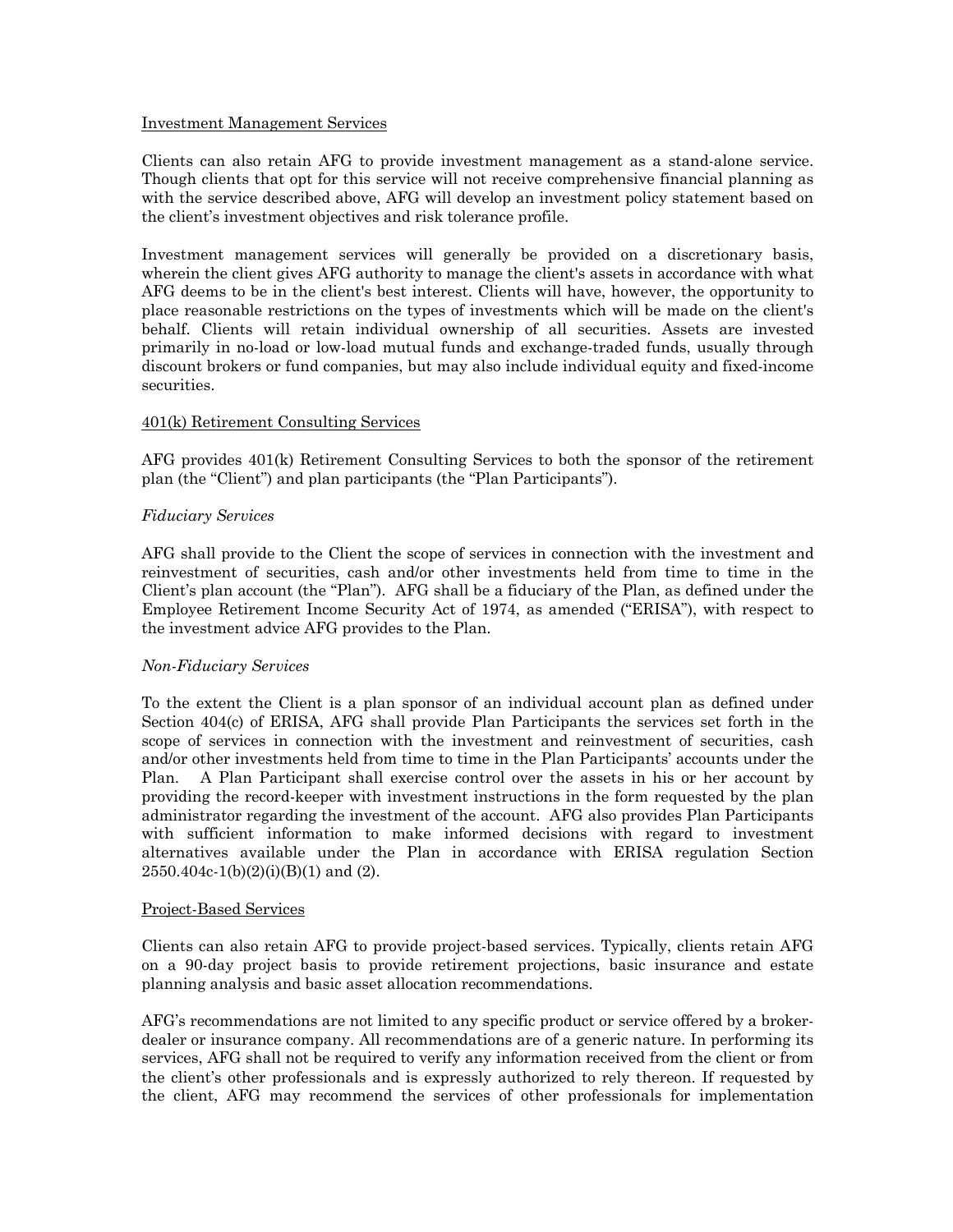services. The client is under no obligation to engage the services of any such recommended professional.

#### Consulting Services

Clients can also receive investment advice on a more limited basis. This may include advice on only an isolated area(s) of concern such as estate planning, retirement planning, reviewing a client's existing portfolio, or any other specific topic. AFG also provides services regarding investment and financial concerns of the client.

#### Tax Preparation Services

In addition to providing tax preparation as part of its investment management services, AFG may also provide tax preparation as a stand-alone service.

## Wealth Club Network Services

AFG has created the Wealth Club Network to provide advisory services to clients that would prefer a virtual, on-demand relationship with their investment adviser. AFG has entered into a sub-advisory arrangement with MTG, LLC d/b/a Betterment Securities ("Betterment") whereby AFG provides Wealth Club Network clients with an initial consultation meeting (via telephone), basic financial planning services, portfolio selection services and annual account review services (via telephone) and Betterment provides the actual investment of the account assets on a sub-advisory basis via the Betterment Institutional platform. Wealth Club Network will execute investment management agreements with both AFG and Betterment to manage their assets on the Betterment Institutional platform.

#### United Capital Financial Advisers, LLC - Sub-Advisory Relationship

For certain client assets, AFG may outsource a portion of its investment management responsibilities to United Capital Financial Advisers, LLC ("UC"), an unaffiliated investment adviser, who serves as a sub-adviser. UC is granted limited discretionary investment authority over assets that AFG directs to UC. For the assets directed to UC for services, its responsibility includes the authority to:

- exercise discretion to determine the types of securities bought and sold, along with the percentage allocation
- apply its discretion as to when to buy and sell
- apply its discretion as to the timing of transactions
- select the broker-dealer for execution of securities transactions, if appropriate, and
- take other portfolio management actions AFG delegates or deems
- appropriate

UC sub-advisory authority applies only to the specific assets within the client's custodial account, for which UC has been appointed as the sub-adviser. UC shall not provide investment advice, or have any advisory responsibility to the client, beyond the assets for which it is appointed as sub-adviser. The terms of services provided by UC are directed in accordance with a separate written agreement entered into between AFG and UC. UC also provides separate services to AFG under its division FinLife Partners, as described below.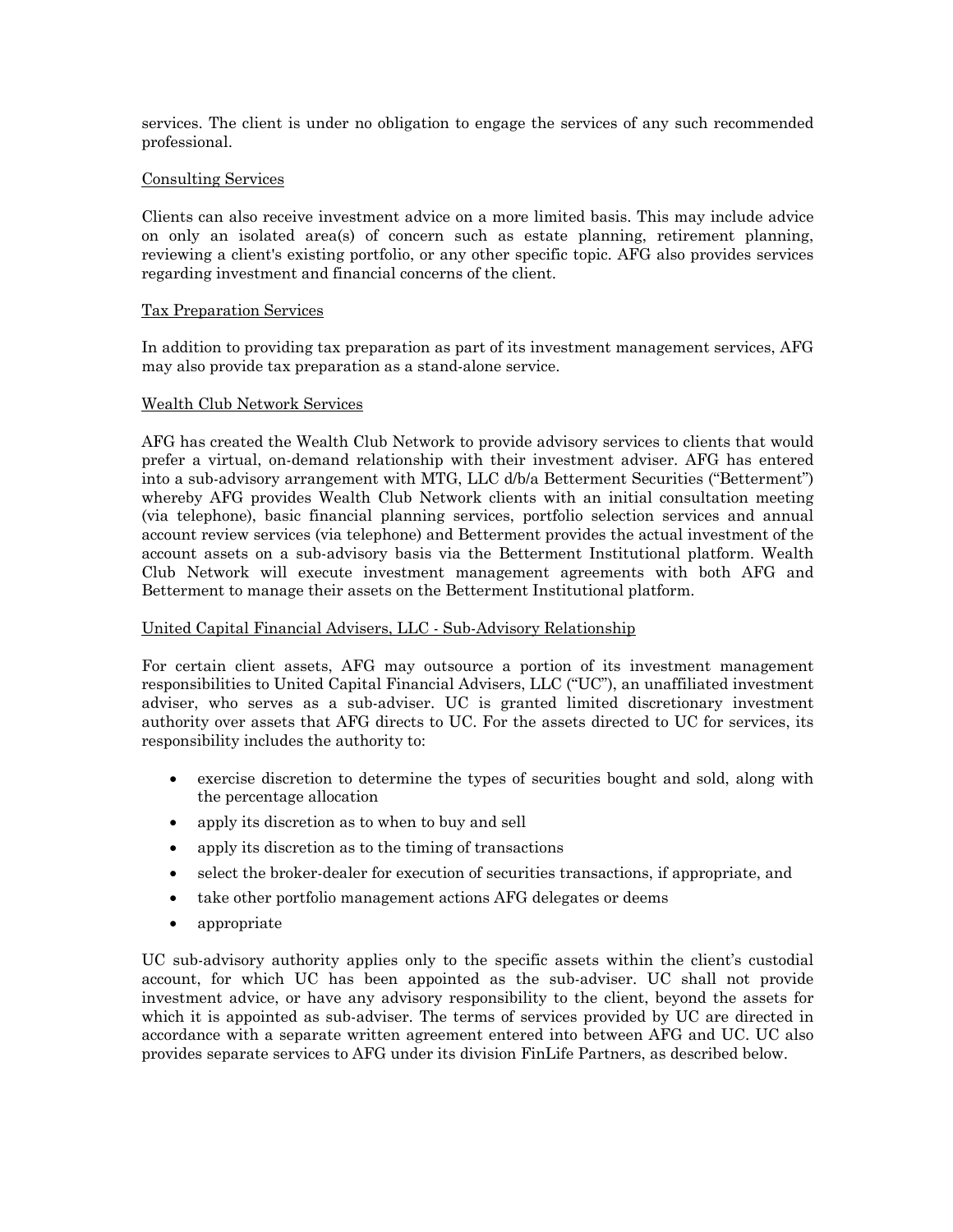## FinLife Partners Service Offering

In an effort to enhance the quality and breath of services that AFG provides to its clients, AFG utilizes a suite of digitally powered technology solution offered by FinLife Partners, a division of United Capital Financial Advisers, LLC ("FinLife Partners"). FinLife Partners provide access to its technology platform to the AFG that includes use of certain technology platform, training relating to use of such technology platform, and if elected by AFG certain clerical document and data compilation services. FinLife Partners is not in any way involved in, or responsible for, the individual investment management or guidance provided to AFG's clients. AFG pays FinLife Partners a flat fee for its technology implementation services and fees calculated per percentage-basis formula in accordance with the volume of clients for whom AFG utilizes such services and/or products. As such, for certain services offered, clients indirectly contribute to the payment of cost of services paid to FinLife Partners.

No client is under any obligation to utilize UC's sub-advisory services or FinLife Partners' technology solutions. If a client does not want to utilize UC for sub-advisory services or FinLife Partner's technology solutions, the client may discuss alternative options with AFG.

# **Wrap Fee Programs**

AFG does not offer a wrap fee program for its investment advisory services. However, AFG is a participating investment adviser in certain unaffiliated wrap account fee programs. The programs for which AFG manages investment advisory accounts on a discretionary basis are sponsored by United Capital Financial Advisers, LLC. With respect to the wrap-fee programs in which AFG is a participating investment adviser, clients pay their fees directly to the wrap fee sponsor/manager, who in turn remits a portion of that fee to AFG. In addition to AFG's Form ADV Part 2A, clients that participate in such wrap-fee programs will be provided with United Capital Advisers, LLC's warp fee program brochure(s).

#### **Assets Under Management**

As of December 31, 2021, AFG manages approximately \$216,850,000 in assets. All client assets are managed on a discretionary basis.

# **Item 5 - Fees And Compensation**

#### **Personal Wealth Management Services Fee**

The fee for Personal Wealth Management Services is based on a client's net worth (assets less liabilities, but excluding the value of the client's primary residence) calculated at time the advisory agreement is entered into in accordance to the following schedule:

| <b>Net Worth</b>                  | <b>Annual Fee</b> | <b>Quarterly Fee</b> |
|-----------------------------------|-------------------|----------------------|
| \$0.00 to \$499,999.00            | \$5,000.00        | \$1,250.00           |
| \$500,000.00 to \$999,999.00      | \$8,750.00        | \$2,187.50           |
| \$1,000,000.00 to \$1,499,999.00  | \$10,000.00       | \$2,500.00           |
| \$1,500,000.00 to \$2,000,000.00  | \$12,500.00       | \$3,125.00           |
| \$2,000,000.00 to \$2,999,999.00  | \$15,000.00       | \$3,750.00           |
| \$3,000,000.00 to \$5,000,000.00  | \$20,000.00       | \$5,000.00           |
| \$5,000,001.00 to \$7,500,000.00  | \$25,000.00       | \$6,250.00           |
| \$7,500,001.00 to \$10,000,000.00 | \$32,500.00       | \$8,150.00           |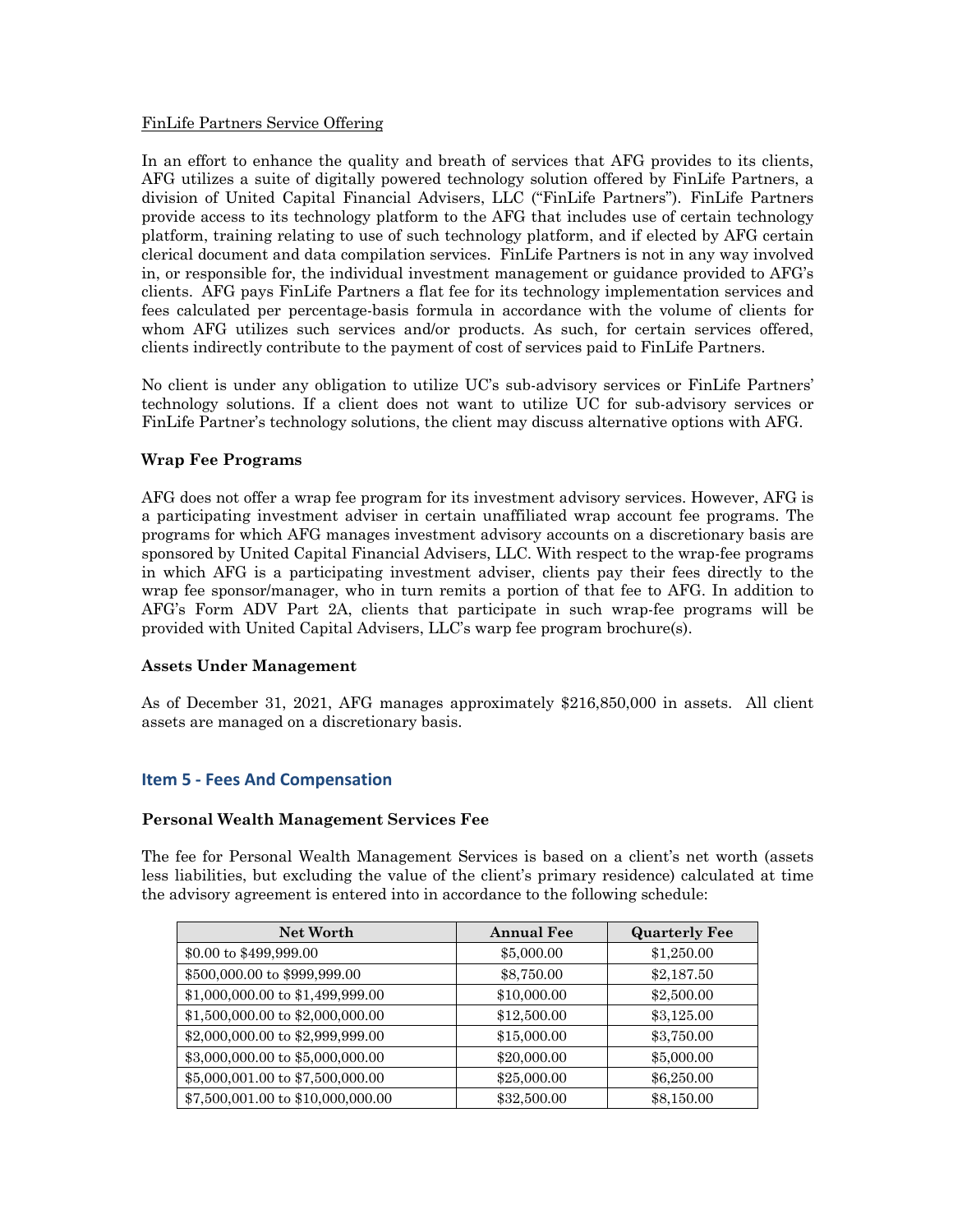| <b>Net Worth</b>                   | <b>Annual Fee</b> | <b>Quarterly Fee</b> |
|------------------------------------|-------------------|----------------------|
| \$10,000,001.00 to \$15,000,000.00 | \$40,000.00       | \$10,000.00          |
| \$15,000,001.00 to \$20,000,000.00 | \$47,500.00       | \$11,875.00          |
| \$20,000,001.00 to \$25,000,000.00 | \$55,000.00       | \$13,750.00          |
| 25,000,001.00 to \$30,000,000.00   | \$62,500.00       | \$15,625.00          |
| \$30,000,001.00 to \$35,000,000.00 | \$70,000.00       | \$17,500.00          |
| \$35,000,001.00 to \$40,000,000.00 | \$77,500.00       | \$19,375.00          |
| \$40,000,001.00 to \$45,000,000.00 | \$85,000.00       | \$21,250.00          |
| \$45,000,000.00 to \$50,000,000.00 | \$92,500.00       | \$23,150.00          |
| Over \$50,000,000.00               | Negotiable        | Negotiable           |

There is a \$5,000 minimum annual fee for Personal Wealth Management Services. Details of the advisory fee charged are more fully described in the advisory agreement entered into with each client. This service is based on the client and AFG entering into an annual agreement which will renew automatically unless one party provides the other party with prior written notice that they wish to discontinue the relationship. For fee purposes, the client's net worth will be recalculated as of the agreement's renewal date. Advisory fees are collected quarterly in advance at the beginning of each calendar quarter.

## **Investment Management Services Fee**

The annual fee for the Investment Management Services is charged as a percentage of assets under management in accordance with the following schedule:

| <b>Assets Under Management</b>   | <b>Annual Fee</b> |
|----------------------------------|-------------------|
| \$0.00 to \$499,999.00           | 1.25%             |
| \$500,000.00 to \$999,999.00     | 1.00%             |
| \$1,000,000.00 to \$1,999,999.00 | 0.75%             |
| \$2,000,000.00 to \$2,999,999.00 | 0.50%             |
| \$3,000,000.00 to \$5,000,000.00 | 0.25%             |

Details of the Investment Management Services fees charged are more fully described in the advisory agreement entered into with each client. Clients will be billed in advance at the beginning of each calendar quarter, based upon the value (market value or fair market value in the absence of market value), of the client's portfolio at the end of the previous quarter.

# **401(k) Retirement Consulting Services Fee**

#### Fiduciary Services Fees

The fee for the Fiduciary Services may be paid in one of two ways:

1. As a percentage of assets under management according to the following schedule:

| <b>Assets Under Management</b>     | <b>Maximum Annual Fee</b> |
|------------------------------------|---------------------------|
| \$0.00 to $$2,500,000.00$          | 1.50%                     |
| \$2,500,000.01 to \$5,000,000.00   | 1.00%                     |
| \$5,000,000.00 to \$7,500,000.00   | 0.75%                     |
| \$7,500,000.01 to \$10,000,000.00  | 0.50%                     |
| \$10,000,000.01 to \$15,000,000.00 | 0.35%                     |
| \$15,000,000.01 to \$30,000,000.00 | 0.25%                     |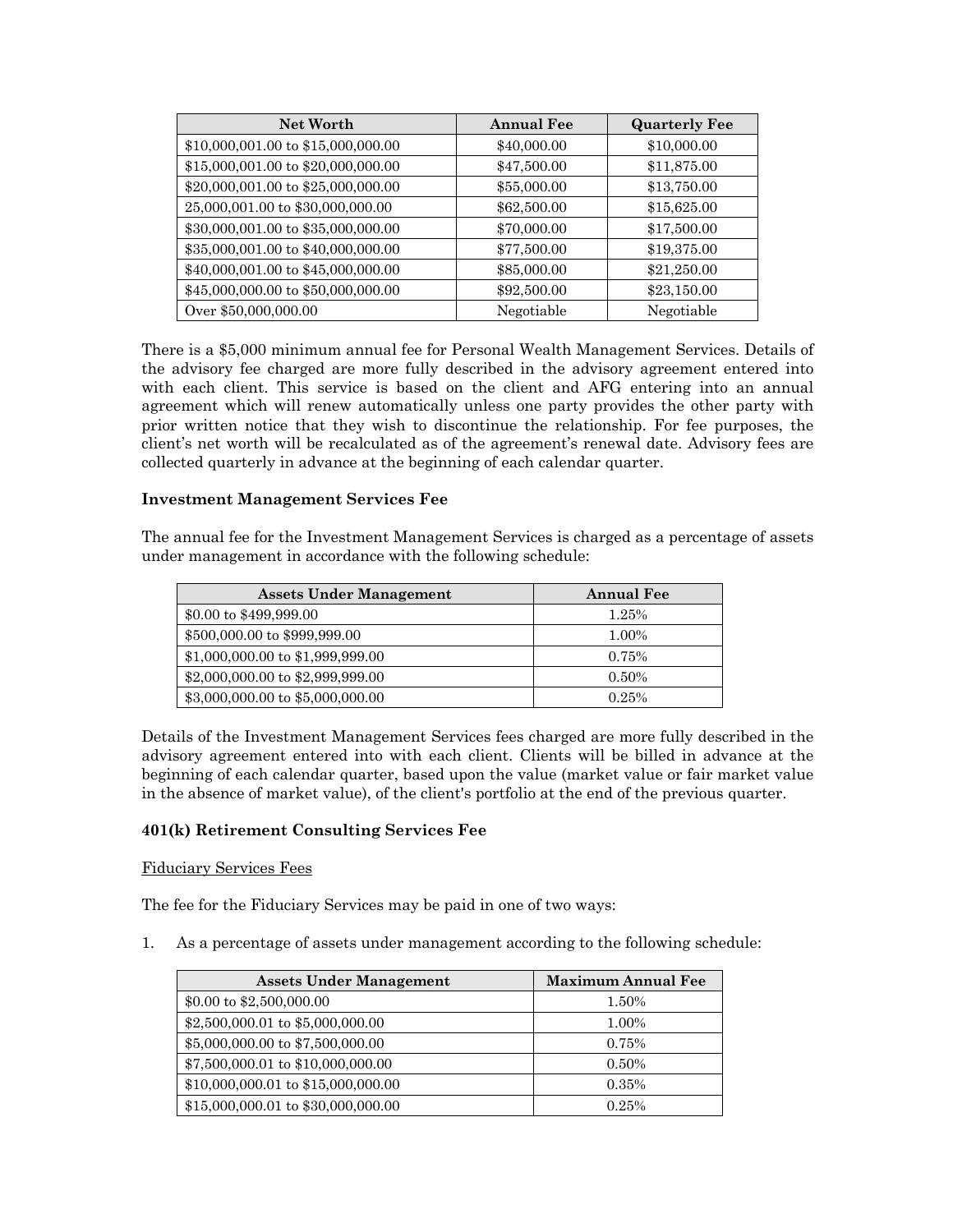| <b>Assets Under Management</b>         | <b>Maximum Annual Fee</b> |
|----------------------------------------|---------------------------|
| \$30,000,000.01 to \$50,000,000.00     | 0.15%                     |
| \$50,000,000.01 to \$100,000,000.00    | $0.10\%$                  |
| $$100,000,000.01$ to $$200,000,000.00$ | $0.08\%$                  |
| Over \$200,000,000.00                  | $0.05\%$                  |

Details of the Fiduciary Services fee charged are more fully described in the advisory agreement entered into with each client. Clients will be billed in advance at the beginning of each calendar quarter, based upon the value (market value or fair market value in the absence of market value), of the client's portfolio at the end of the previous quarter.

2. As a fixed fee to be determined on a client-by-client basis. The fixed fee is payable quarterly in advance. Details of the fixed fee charged is more fully described in the advisory agreement entered into with each client.

## Non-Fiduciary Services Fees

The fee for the Non-Fiduciary Services will be paid in one of two ways:

- 1. As a fixed fee to be determined on a client-by-client basis. Fifty percent (50%) of the fixed fee shall be payable upon execution of this Agreement, with the balance payable upon completion of the services.
- 2. On an hourly basis at a rate not to exceed \$250 with a minimum charge of \$2,500. The estimated number of total hours for the services to be performed will be provided prior to entering into the advisory agreement. Fifty percent (50%) of the fixed fee shall be payable upon execution of this Agreement, with the balance payable either upon completion of the services or monthly in arrears.

Details of the Non-Fiduciary Services fee charged are more fully described in the advisory agreement entered into with each client.

#### **Project-Based Services Fee**

The fee for Project-Based Services is a fixed fee equal to \$2,500 for each 90-day project. Project-Based Services fees are due upon completion of the project.

#### **Consulting Services Fee**

Consulting Services fees will be charged a rate of up to \$250 per hour. The length of time it will take to complete the advisory service will depend on the nature and complexity of the individual client's personal circumstances. An estimate for total hours will be determined at the start of the advisory relationship. AFG will invoice the client quarterly, in arrears, for all work that has been conducted by AFG over the course of the previous quarter. In certain circumstances, depending on the complexity and anticipated amount of work involved, AFG may request that the client pay 50% of the estimated amount prior to the commencement of the consulting services.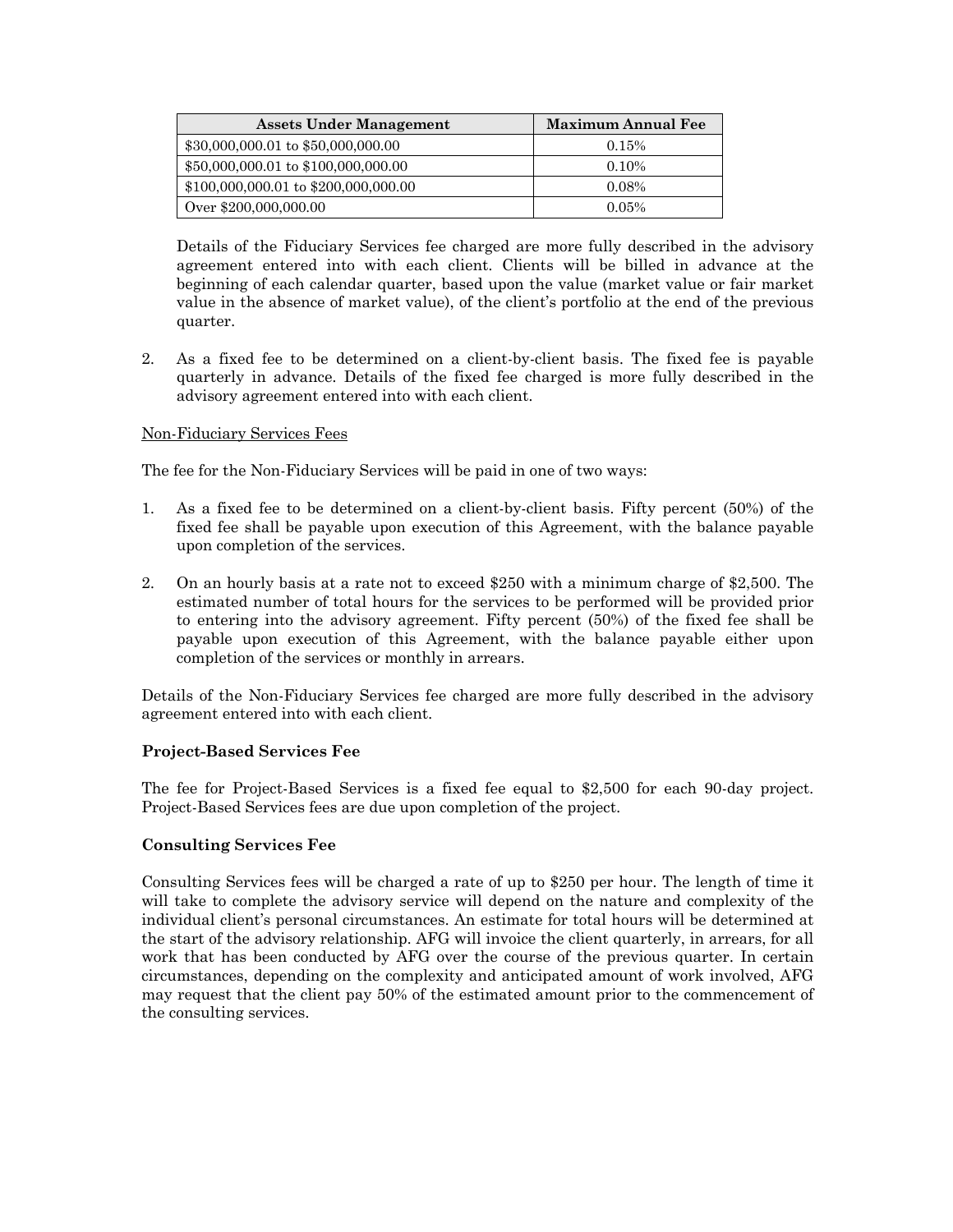## **Tax Preparation Services Fee**

The annual fee for Tax Preparation Services is charged as a fixed fee, typically ranging from \$750 to \$2,000, depending on the nature and complexity of each client's circumstances. Tax preparation services fees are due and payable upon the completion of the service.

## **Wealth Club Network Services**

AFG's annual fee for Wealth Club Network Services is charged as a percentage of assets under management and is equal to .50% of the value of the client's assets managed by AFG on the Betterment Institutional Platform. In addition, clients will pay an annual fee to Betterment of .25% of the value of the client's assets managed by Betterment as sub-advisor on the Betterment Institutional Platform.

## **Important Additional Information**

## *Fees Negotiable*

AFG retains the right to modify its fees, in its sole and absolute discretion, on a client-byclient basis based on the size, complexity and nature of the advisory services provided.

#### *Direct Debiting of Client Accounts*

In order for AFG's advisory fees to be directly debited from a client's account, the client must provide written authorization permitting AFG to bill the custodian. In addition, the account must be held by a qualified custodian and the qualified custodian must agree to send to the client an account statement on at least a quarterly basis. The account statement must indicate all amounts disbursed from the account including the amount of advisory fees paid directly to AFG. Clients are informed that it is their responsibility to verify the accuracy of the fee calculation and that the account custodian will not determine whether the fee is properly calculated.

#### *Termination of Client Relationship*

A client has the right to terminate an advisory agreement without penalty within five (5) business days after entering into such agreement. In addition, an advisory agreement may be canceled at any time, by either party, for any reason upon written notice to the other party. If an account is terminated during a calendar quarter, fees will be adjusted *pro rata* based upon the number of calendar days in the calendar quarter that the advisory agreement was effective. When possible, AFG will credit a client's account for the amount of the refund. Otherwise, AFG will send a check to the client for the amount of the refund.

#### *Mutual Fund Fees and Exchange Traded Funds*

All fees paid to AFG for investment advisory services are separate and distinct from the fees and expenses charged by mutual funds and exchange traded funds to their shareholders. These fees and expenses are described in each fund's prospectus. These fees will generally include a management fee, other fund expenses, and a possible distribution fee. If the fund also imposes sales charges, a client may pay an initial or deferred sales charge. A client could invest in a mutual fund or exchange traded fund directly, without the services of AFG. In that case, the client would not receive the services provided by AFG.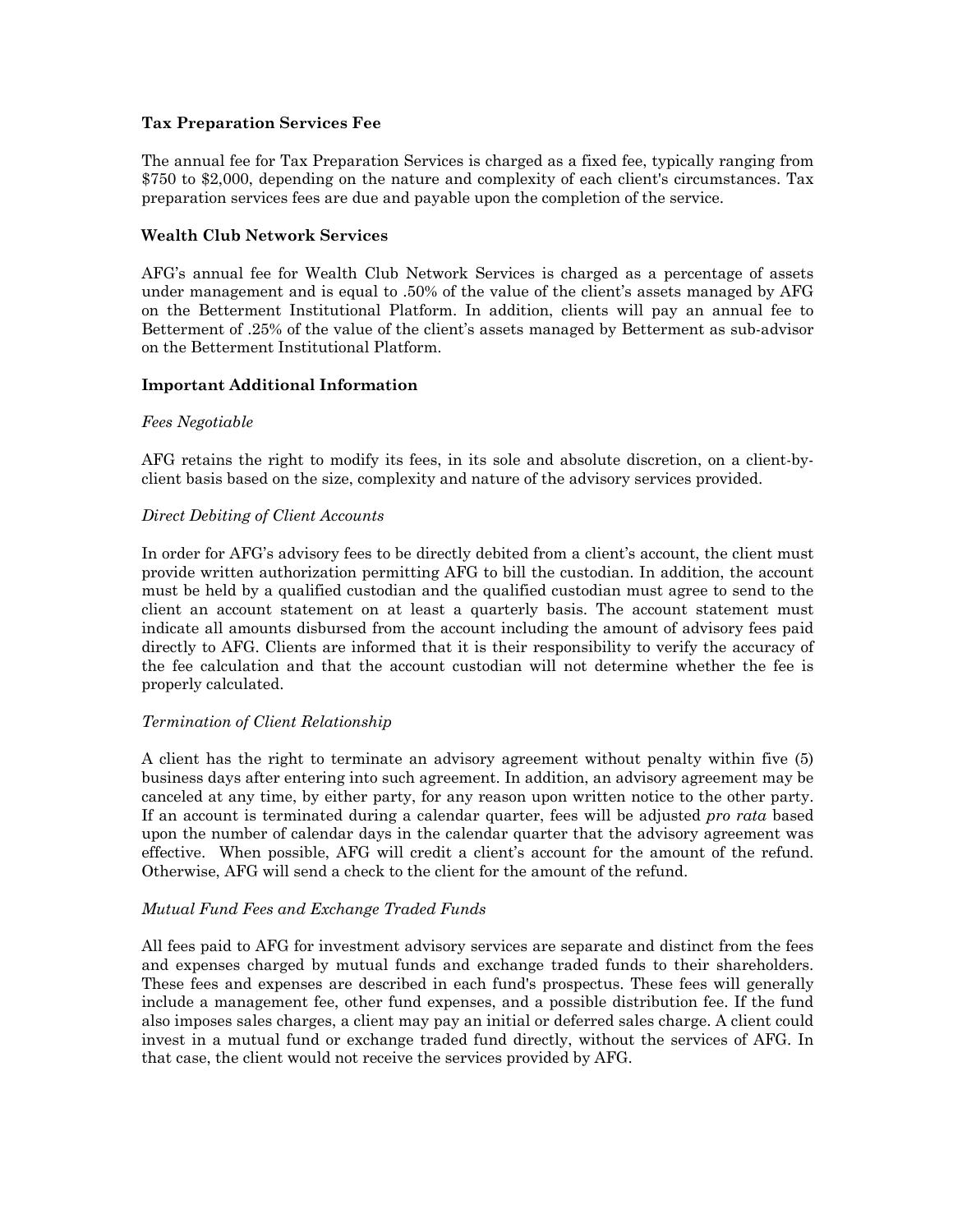To the extent that client assets are invested in money market funds or cash positions, the fees for monitoring those assets are in addition to the fees included in the internal expenses of those funds paid to their own investment managers, which are fully disclosed in each fund's prospectus. Accordingly, a client should review both the fees charged by the funds and the fees charged by AFG to fully understand the total amount of fees to be paid by the client and to thereby evaluate the advisory services being provided.

#### *Trading and Other Costs*

All fees paid to AFG for investment advisory services are separate and distinct from transaction fees charged by broker dealers associated with the purchase and sale of equity securities and options. In addition, fees do not include the services of any co-fiduciaries, accountants, broker dealers or attorneys. Please see Item 12 - Brokerage Practices beginning on page 11 of this disclosure brochure for additional information.

#### *Past Due Accounts and Termination of Agreement*

AFG reserves the right to stop work on any account that is more than five (5) days overdue. In addition, AFG reserves the right to terminate any engagement involving financial planning where a client has willfully concealed or has refused to provide pertinent information about financial situations when necessary and appropriate, in AFG's judgment, to providing proper financial advice.

## *Prior Fee Schedules*

Current client relationships may exist where the fees are higher or lower than the fee schedules set forth above.

#### *Sub*-*Manager Fees*

When AFG refers client assets to United Capital Financial Advisers, LLC ("UC"), an unaffiliated investment adviser, who serves as a sub-adviser, the client is assessed an additional cost. UC assesses a fee to AFG for their management services and that fee is passed through directly to the client. The fee is based on a percent of the client's assets and ranges from 0.15% to 0.75%, depending on the manger and services provided. UC also imposes minimum investment requirements. The minimum amounts vary. In addition to UC's costs, the investment vehicles that client assets are invested in may have their own associated cost. For instance, as detailed above, costs are charged to shareholders of mutual funds and exchange traded funds by the fund manager and deducted directly from the net asset value of the investment vehicle.

#### *IRA Rollover Considerations*

As part of our investment advisory services to you, we may recommend that you withdraw the assets from your employer's retirement plan and roll the assets over to an individual retirement account ("IRA") that we will manage on your behalf. If you elect to roll the assets to an IRA that is subject to our management, we will charge you an asset based fee as set forth in the agreement you executed with our firm. This practice presents a conflict of interest because persons providing investment advice on our behalf have an incentive to recommend a rollover to you for the purpose of generating fee based compensation rather than solely based on your needs. You are under no obligation, contractually or otherwise, to complete the rollover. Moreover, if you do complete the rollover, you are under no obligation to have the assets in an IRA managed by our firm.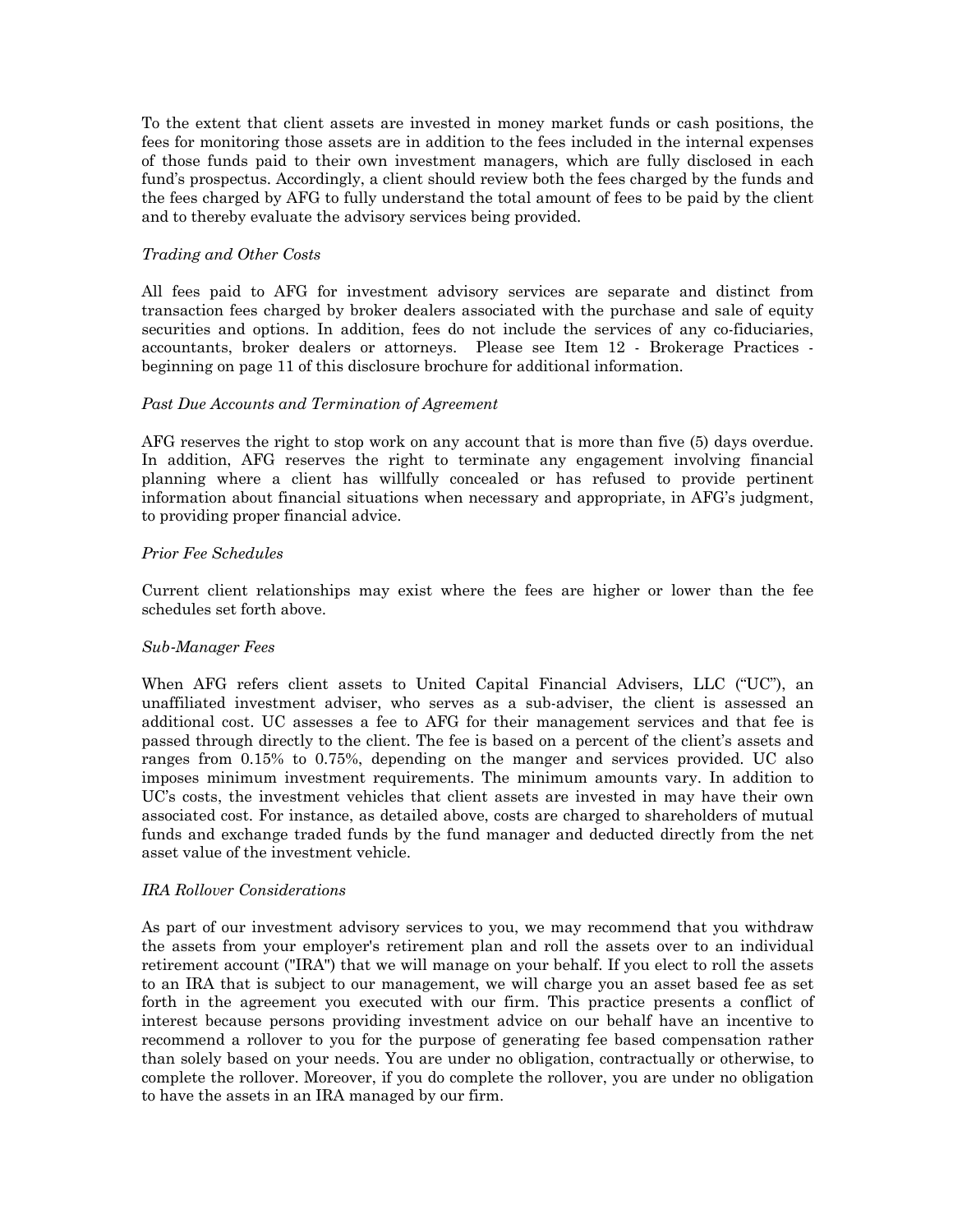Many employers permit former employees to keep their retirement assets in their company plan. Also, current employees can sometimes move assets out of their company plan before they retire or change jobs. In determining whether to complete the rollover to an IRA, and to the extent the following options are available, you should consider the costs and benefits of each.

An employee will typically have four options:

- 1. Leaving the funds in your employer's (former employer's) plan.
- 2. Moving the funds to a new employer's retirement plan.
- 3. Cashing out and taking a taxable distribution from the plan.
- 4. Rolling the funds into an IRA rollover account.

Each of these options has advantages and disadvantages and before making a change we encourage you to speak with your CPA and/or tax attorney.

If you are considering rolling over your retirement funds to an IRA for us to manage here are a few points to consider before you do so:

- 1. Determine whether the investment options in your employer's retirement plan address your needs or whether you might want to consider other types of investments.
	- a) Employer retirement plans generally have a more limited investment menu than IRAs.
	- b) Employer retirement plans may have unique investment options not available to the public such as employer securities, or previously closed funds.
- 2. Your current plan may have lower fees than our fees.
	- a) If you are interested in investing only in mutual funds, you should understand the cost structure of the share classes available in your employer's retirement plan and how the costs of those share classes compare with those available in an IRA.
	- b) You should understand the various products and services you might take advantage of at an IRA provider and the potential costs of those products and services.
- 3. Our strategy may have higher risk than the option(s) provided to you in your plan.
- 4. Your current plan may also offer financial advice.
- 5. If you keep your assets titled in a 401k or retirement account, you could potentially delay your required minimum distribution beyond age 70.5.
- 6. Your 401k may offer more liability protection than a rollover IRA; each state may vary. Generally, federal law protects assets in qualified plans from creditors. Since 2005, IRA assets have been generally protected from creditors in bankruptcies. However, there can be some exceptions to the general rules so you should consult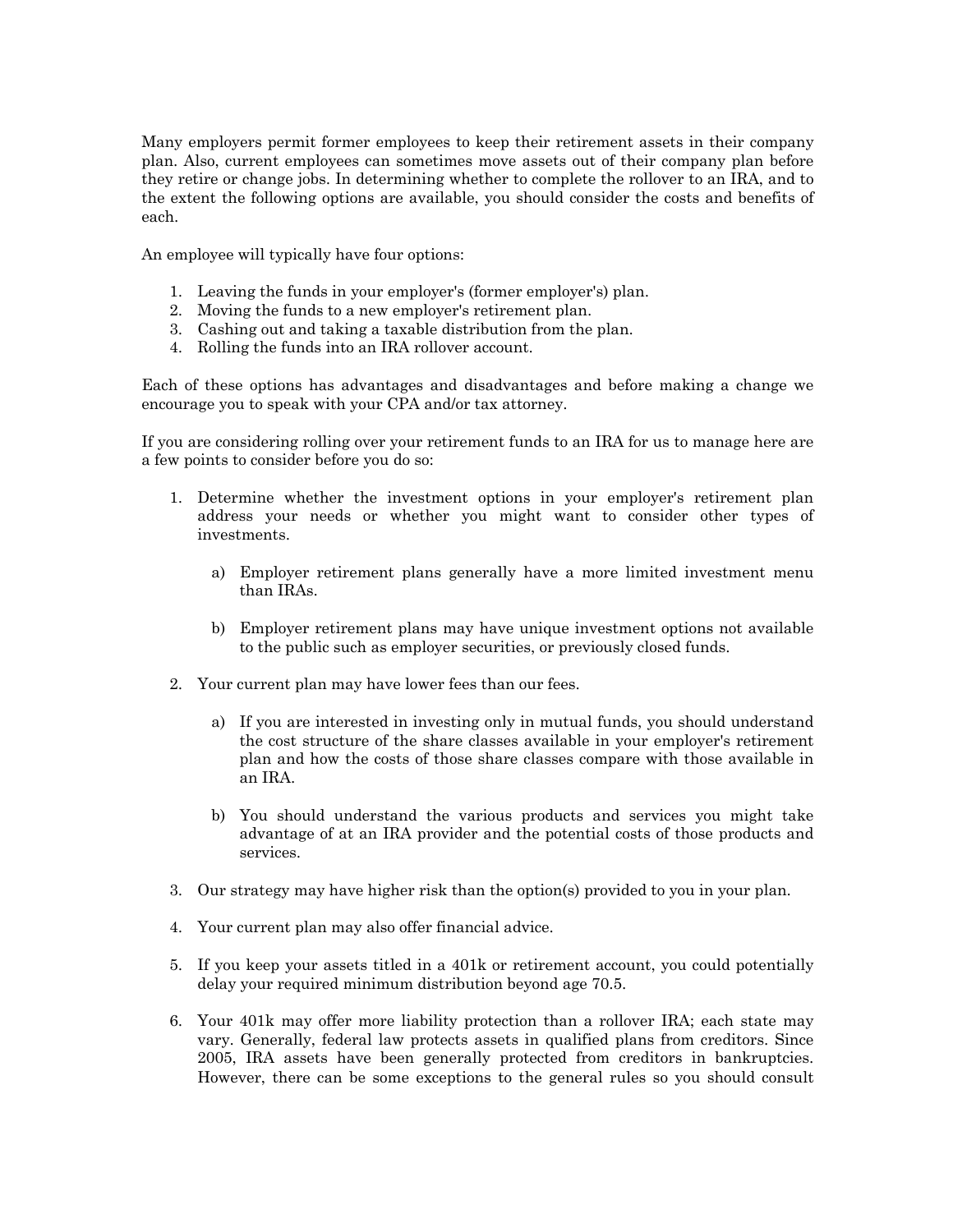with an attorney if you are concerned about protecting your retirement plan assets from creditors.

- 7. You may be able to take out a loan on your 401k, but not from an IRA.
- 8. IRA assets can be accessed any time; however, distributions are subject to ordinary income tax and may also be subject to a 10% early distribution penalty unless they qualify for an exception such as disability, higher education expenses or the purchase of a home.
- 9. If you own company stock in your plan, you may be able to liquidate those shares at a lower capital gains tax rate.
- 10. Your plan may allow you to hire us as the manager and keep the assets titled in the plan name.

It is important that you understand the differences between these types of accounts and to decide whether a rollover is best for you.

## **Item 6 - Performance-Based Fees and Side-By-Side Management**

AFG does not accept performance-based fees or engage in side-by-side management. Side-by side management refers to the practice of managing accounts that are charged performancebased fees while at the same time managing accounts that are not charged performancebased fees. Performance-based fees are fees that are based on a share of capital gains or capital appreciation of a client's account. The firm's fees are calculated as described above in Item 5 - Fees and Compensation - and are not charged on the basis of a share of the capital gains upon, or capital appreciation of, the funds in a client's account.

#### **Item 7 - Types of Clients**

AFG provides advisory services to individuals, including high net worth individuals, banks or thrift institutions, investment companies, pension and profit sharing plans, trusts, estates, or charitable organizations, corporations or business entities. Client relationships vary in scope and length of service.

#### **Engaging the Services of AFG**

All clients wishing to engage AFG for investment advisory services must first complete the applicable investment advisory agreement as well as any other document or questionnaire provided by AFG. The investment advisory agreement describes the services and responsibilities of AFG to the client. It also outlines AFG's fee in detail. In addition, clients must complete certain broker-dealer/custodial documentation. Upon completion of these documents, AFG will be considered engaged by the client.

Clients are responsible for ensuring that AFG is informed in a timely manner of changes in investment objectives and risk tolerance.

#### **Conditions for Managing Accounts**

*Personal Wealth Management Services*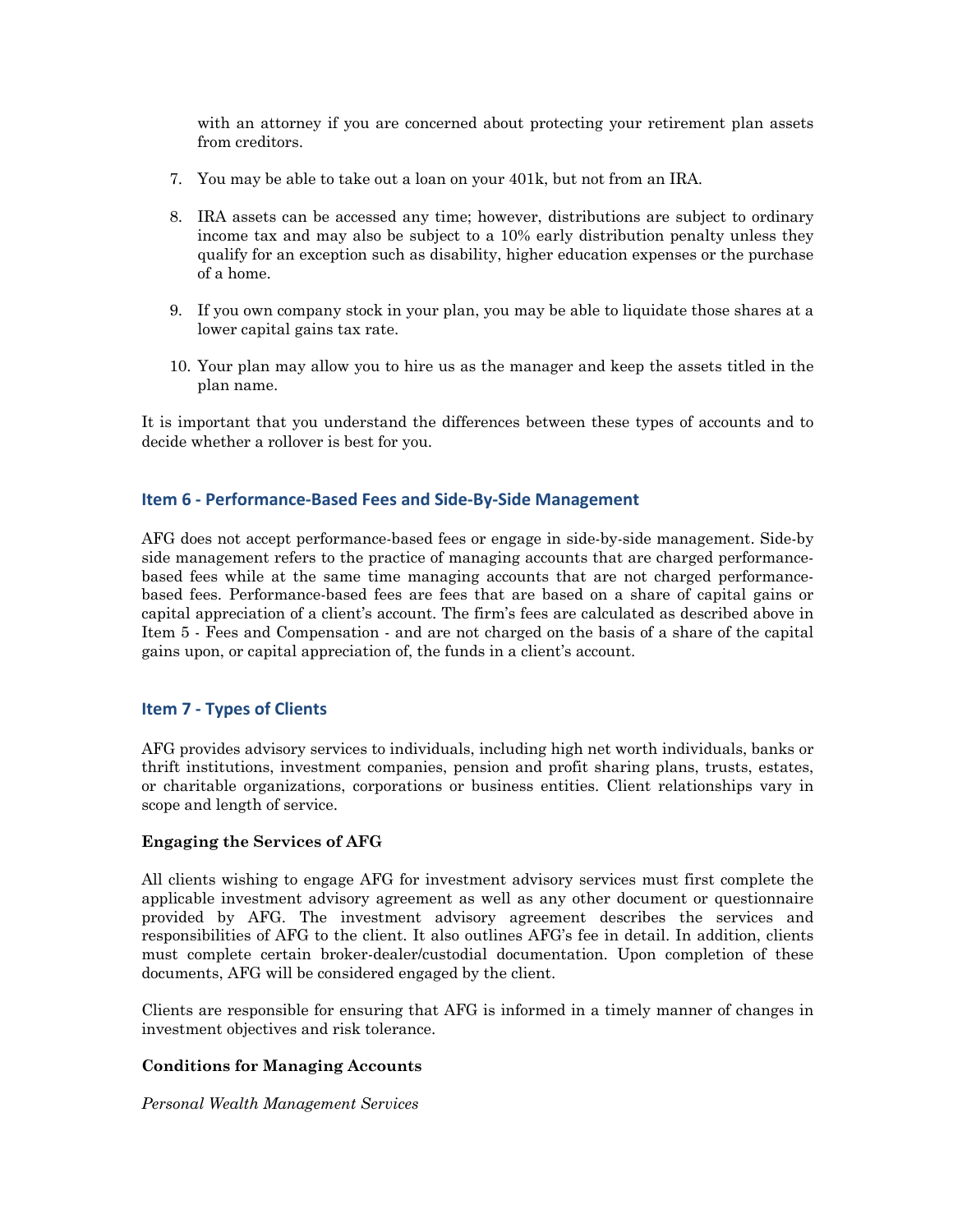There is no minimum net worth requirement for Personal Wealth Management Services provided, however, that there is a minimum annual fee of \$5,000.

#### *Investment Management Services*

AFG requires new clients have a minimum account of \$500,000.00 for Investment Management Services, although AFG retains the right to reduce or waive this minimum account size in its sole discretion. AFG may combine related household accounts for fee calculation purposes. Exceptions to the minimum account size will apply to employees of AFG and their relatives, or relatives of existing clients. In addition, AFG reserves the right to refuse to accept proposed portfolio management responsibilities or to resign from the management of any individual account.

#### *401(k) Retirement Consulting Services*

There is no minimum account size for 401(k) Retirement Consulting Services although there is a minimum fee of \$5,000 for Non-Fiduciary Services when charged on an hourly basis.

#### *Project Services and Consulting Services*

There is no minimum account size or annual fee for either Project-Based Services or Consulting Services.

#### *Sub-Advisory Services Fees*

AFG requires that the clients of new Sub-Advisory Services clients have a minimum account of \$125,000, although AFG retains the right to reduce or waive this minimum account size in its sole discretion.

# **Item 8 - Methods of Analysis, Investment Strategies and Risk of Loss**

#### **Investment Strategies and Types of Investments**

The primary investment strategy used by AFG for client accounts is strategic asset allocation utilizing an asset dedication approach. This means that AFG establishes specific timeframes for the expected disbursement of client funds for their use and develops suitable investments to meet the expected need.

Additionally, AFG will use a diversified asset allocation that is not time-specific for clients whose portfolios are in the accumulation phase. The allocation is developed based on client need, and AFG endeavors to not expose client portfolios to more risk than is necessary to accomplish client goals in the intermediate to long-term. AFG is instrument-agnostic, and will use a variety of investments for its portfolios, including individual bonds, individual stocks, exchange-traded funds, index funds, institutional and no-load mutual funds, closedend funds, certificates of deposit and alternative investments such as managed futures.

Portfolios are globally diversified to control the risk associated with traditional markets. The investment strategy for a specific client is based upon the objectives stated by the client during consultations. The client may change these objectives at any time. Each client executes an Investment Policy Statement or a comprehensive financial plan that documents their objectives and their desired investment strategy.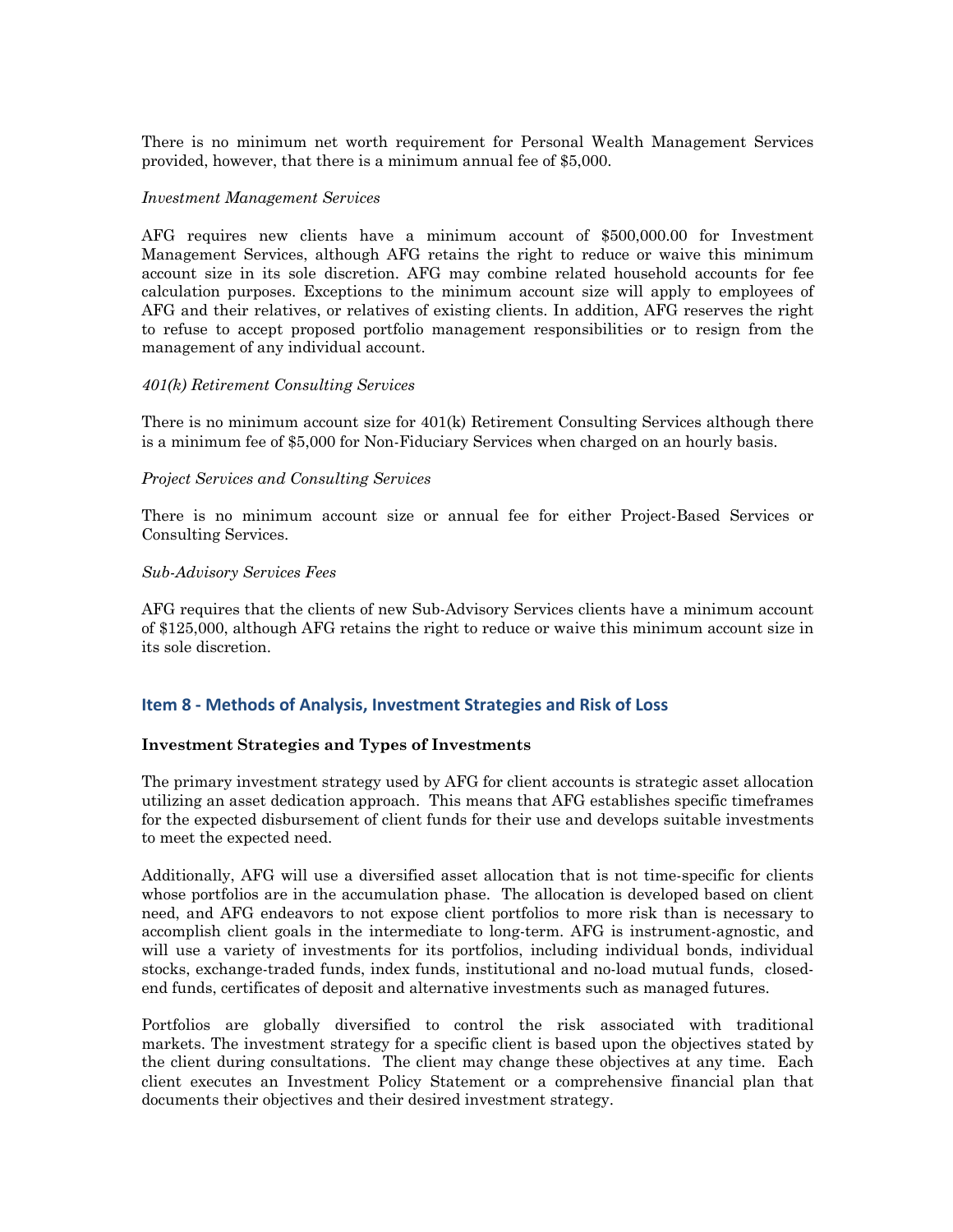Other strategies may include long-term purchases, short-term purchases, trading, short sales, margin transactions, and option writing (including covered options, uncovered options or spreading strategies).

#### **Security Analysis**

AFG's security analysis methods may include, technical analysis, cyclical analysis, fundamental analysis and charting.

## *Technical Analysis*

Technical analysis involves the examination of past market data rather than specific company data in determining which securities to buy/sell. Technical analysis may involve the use of various quantitative-based calculations, variation metrics and charts to identify market patterns and trends which may be based on investor sentiment rather than the fundamentals of a company. These trends may include put/call ratios, pricing trends, moving averages, volume, changes in volume, among many others. These trends, both short and long-term, are used for determining specific trade entry and exit points and broad economic analysis.

## *Cyclical Analysis*

Cyclical analysis is similar to technical analysis in that it involves the assessment of market conditions at a macro (e.g., the entire market/economy) or micro (e.g., company specific) level, rather than the overall fundamental analysis of the health of a particular company. Cyclical analysis involves the historical patterns and trends of securities, markets or economies as a whole in an effort to determine future behaviors, the estimation of price movement and an evaluation of a transaction before entry into the market in terms of risk and profit potential.

# *Fundamental Analysis*

Technical trading models are mathematically driven based upon historical data and trends of domestic and foreign market trading activity, including various industry and sector trading statistics within such markets. Technical trading models attempt to identify when markets are likely to increase or decrease and identify appropriate entry and exist points.

#### *Charting Analysis*

Charting analysis involves the gathering and processing of price and volume information for a particular security. The price and volume information is analyzed using mathematical equations. The resulting data is then applied to graphing charts, which is used to predict future price movement based on price patterns and trends.

#### **Sources of Information**

In conducting its security analysis, AFG may utilize the following sources of information: financial newspapers and magazines, research materials prepared by others, corporate rating services, timing services, annual reports, prospectuses, filings with the U.S. Securities and Exchange Commission, data services, and company press releases.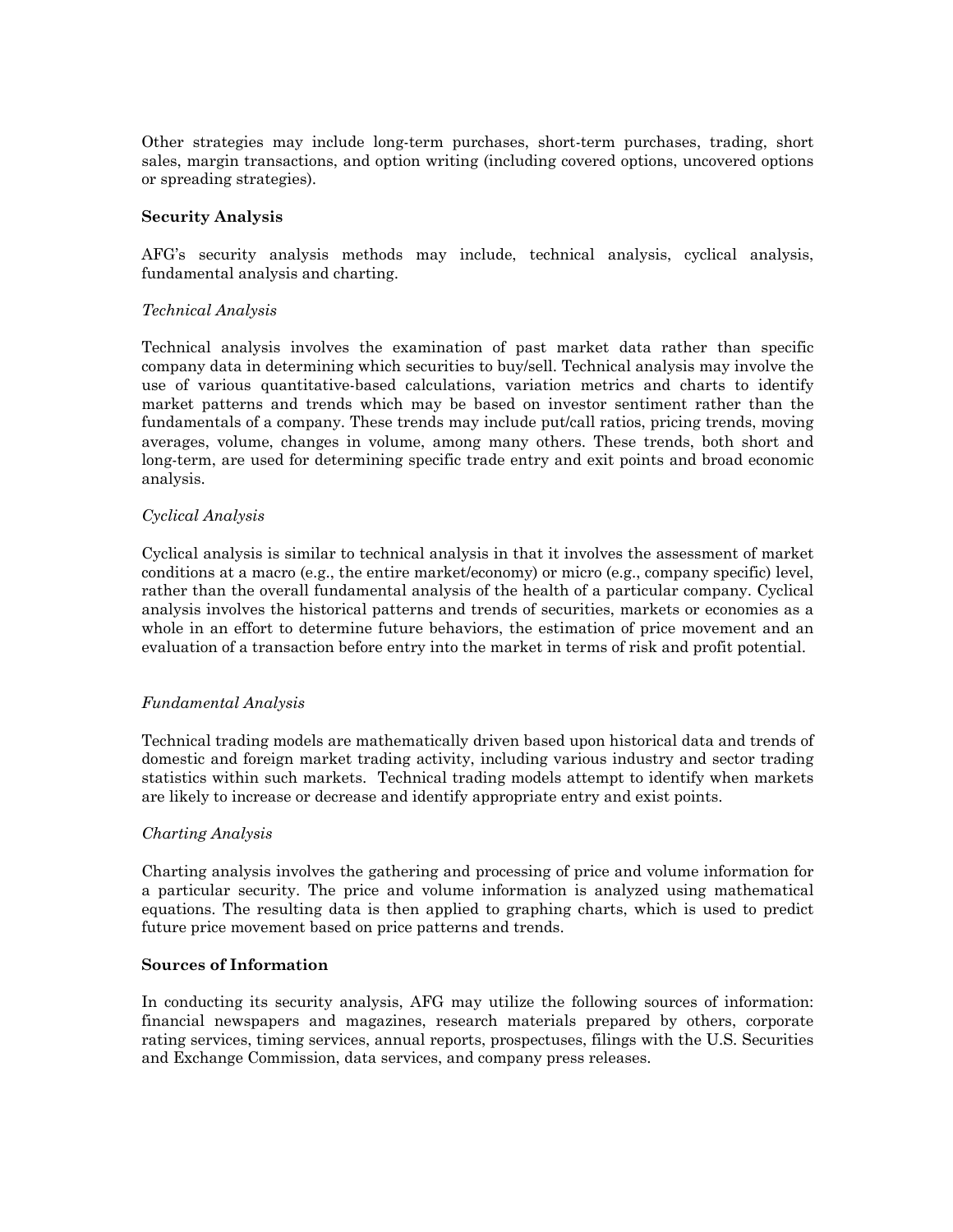Other sources of information that AFG may use include Morningstar Principia mutual fund information, Morningstar Principia stock information, TD Ameritrade Institutional research report service, Value Line, Advisor Intelligence, and the World Wide Web.

#### **Risk**

#### *Risk in General*

Investing in securities involves risk of loss that each client should be prepared to bear. Typical investment risks include market risk typified by a drop in a security's price due to a company specific event (e.g. unsystematic risk), or general market activity (e.g., systematic risk). In addition, certain strategies may impose more risk than others. For example, with fixed-income securities, a period of rising interest rates could erode the value of bond since bond values generally fall as bond yields rise. Investment risk with international equities also includes fluctuation in currency values, differences in accounting and economic and political instability. The analysis of securities requires subjective assessments and decisionmaking by experienced investment professionals, however, there is always the risk of an error in judgment.

## *Risk Associated with Specific Securities Utilized*

## Equity Securities

The major risks associated with investing in equity securities relate to the company's capitalization, quality of the company's management, quality and cost of the company's services, the company's ability to manage costs, efficiencies in the manufacturing or service delivery process, management of litigation risk and the company's ability to create shareholder value (e.g., increase the value of the company's stock price).

#### Exchange Traded Funds

ETFs are subject to risks similar to those of stocks. Investment returns will fluctuate and are subject to market volatility, so that when shares are sold they may be worth more or less than their original cost. ETF shares are bought and sold at market price (not Net Asset Value) and are not individually redeemed from the fund.

#### Equity Mutual Funds

The major risks associated with investing in equity mutual funds is similar to the risks associated with investing directly in equity securities, including market risk, which is the risk that investment returns will fluctuate and are subject to market volatility, so that an investor's shares, when redeemed or sold, may be worth more or less than their original cost. Other risks include the quality and experience of the portfolio management team and its ability to create fund value by investing in securities that have positive growth, the amount of individual company diversification, the type and amount of industry diversification and the type and amount of sector diversification within specific industries. In addition, mutual funds tend to be tax inefficient and therefore investors may pay capital gains taxes on fund investments while not having yet sold their shares in the fund.

#### Fixed-Income Mutual Funds

In addition to the risks associated with investing in equity mutual funds, fixed-income mutual funds also carry the following risks: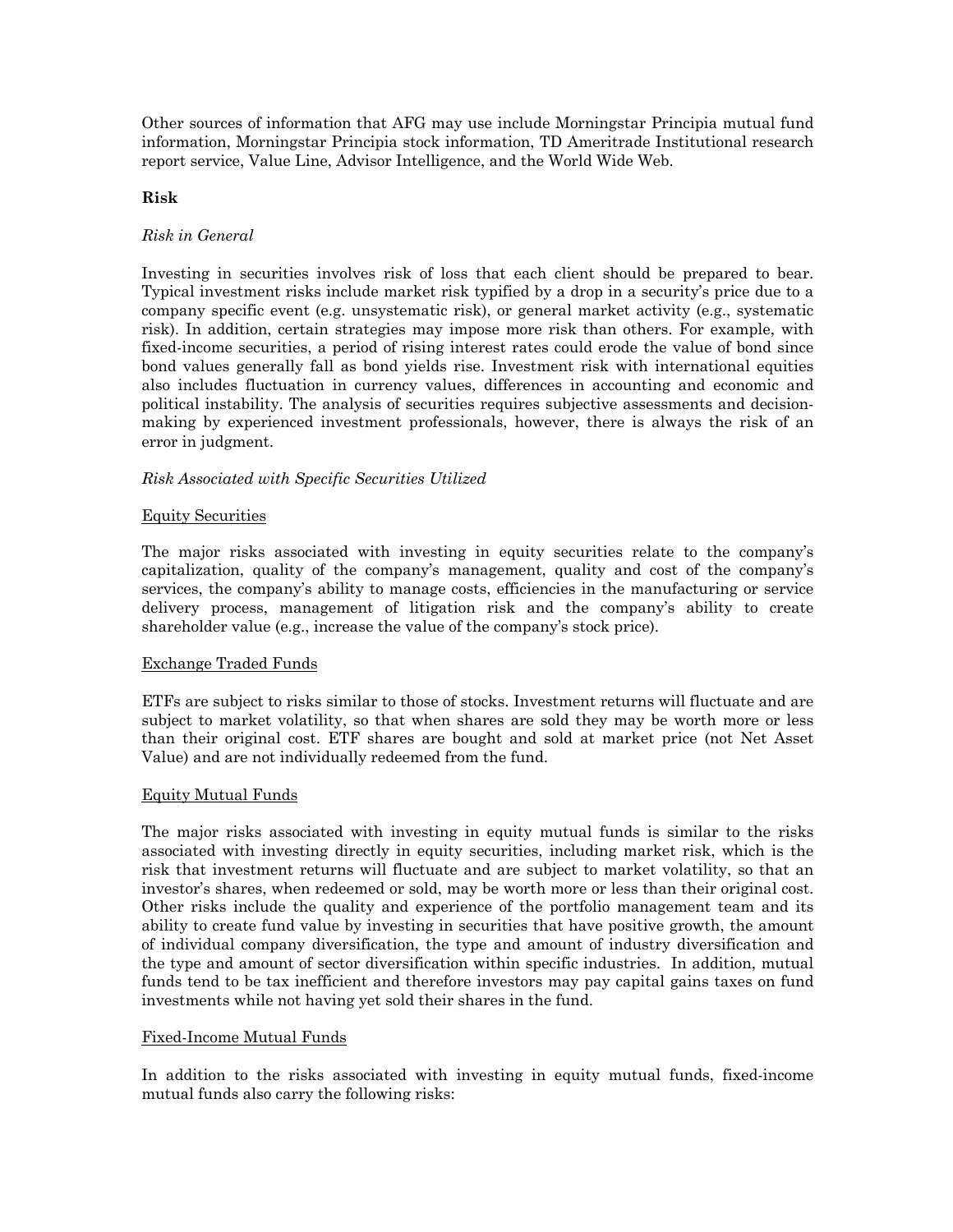- Credit Risk the risk that a company or bond issuer may fail to pay principal and interest payments in a timely manner.
- Interest Rate Risk the risk that the market value of the bonds will go down when interest rates rise.
- Prepayment Risk the risk that a bond will be paid off early.

#### Options

There are numerous risks associated with transactions in options on securities or securities indexes. A decision as to whether, when and how to use options involves the exercise of skill and judgment, and even a well-conceived transaction may be unsuccessful to some degree because of market behavior or unexpected events. In the case of index options, the client incurs basis risk between the performance of the underlying portfolio and the performance of the underlying index. For example, the underlying portfolio may decline in value while the underlying index may increase in value, resulting in a loss on the call option while the underlying portfolio declines as well.

## *Risks Associated with Methods of Analysis*

AFG's securities analysis methods rely on the assumption that the companies whose securities the firm purchases and sells, the rating agencies that review these securities, and other publicly-available sources of information about these securities, are providing accurate and unbiased data. While the firm is alert to indications that data may be incorrect, there is always the risk that AFG's analysis may be compromised by inaccurate or misleading information.

#### Technical Analysis

The primary risk in using technical analysis is that spotting historical trends may not help predict such trends in the future. Even if the trend will eventually reoccur, there is no guarantee than AFG will be able to accurately predict such a reoccurrence.

#### Cyclical Analysis

The primary risk of cyclical analysis is that economic/business cycles may not be predictable and may have many fluctuations between long-term expansions and contractions. The lengths of economic cycles may be difficult to predict with accuracy and therefore, there is an attendant difficulty in predicting economic trends. Consequently, the changing value of securities that would be affected by these changing trends.

#### Fundamental Analysis

Fundamental analysis, when used in isolation, has a number of risks:

- Information obtained may be incorrect and the analysis may not provide an accurate estimate of earnings, which may be the basis for a stock's value.
- If securities prices adjust rapidly to new information, utilizing fundamental analysis may not result in favorable performance.
- The data used may be out of date.
- It ignores the influence of random events such as oil spills, product defects being exposed, and acts of God and so on.
- It assumes that there is no monopolistic power over markets.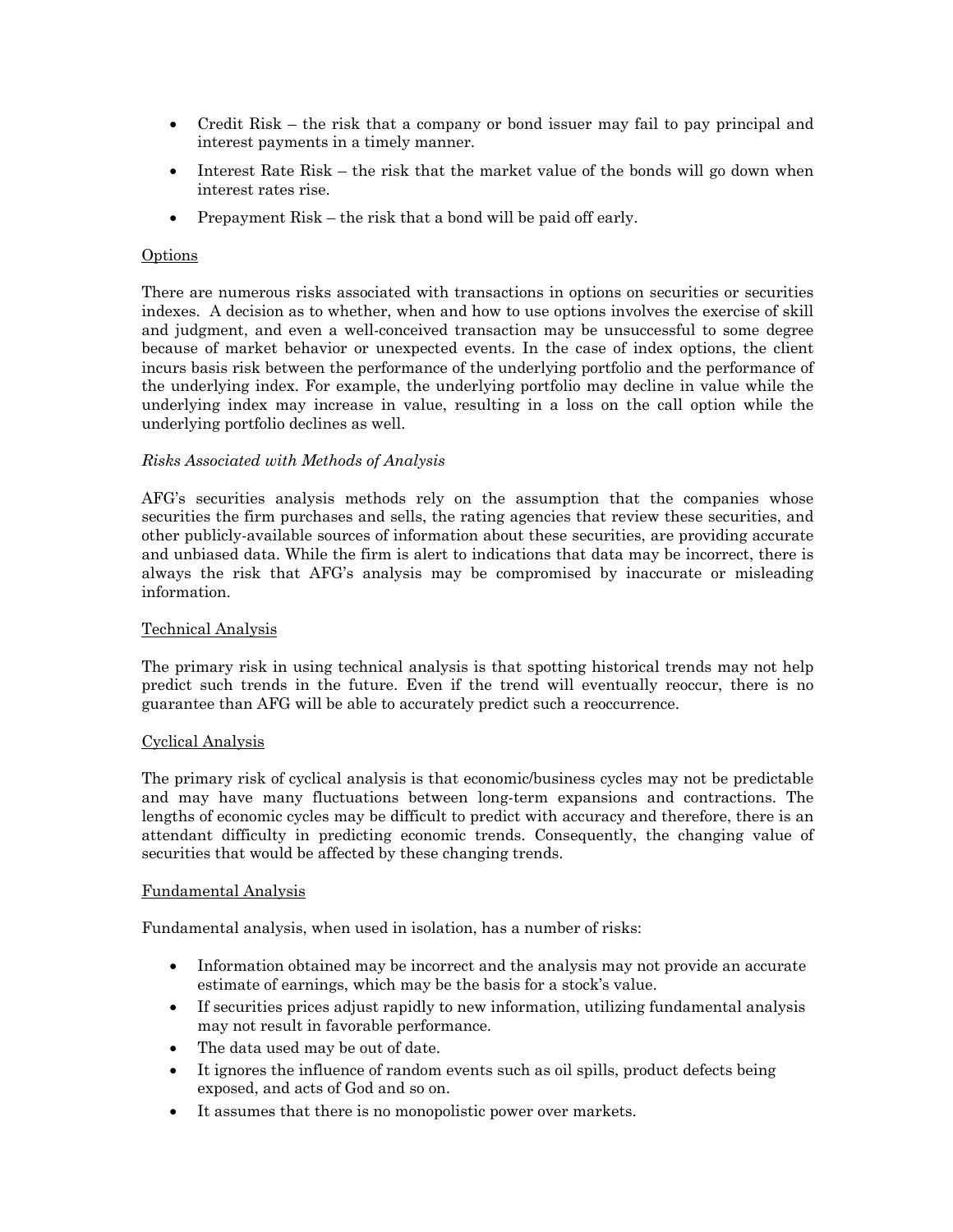• The market may fail to reach expectations of perceived value.

#### Charting Analysis

The primary risk of market timing based on charting analysis is that charts may not accurately predict future price movements. Current prices of securities may reflect all information known about the security and day-to-day changes in market prices of securities may follow random patterns and may not be predictable with any reliable degree of accuracy.

## **Item 9 - Disciplinary History**

Neither AFG nor its management personnel have any reportable disciplinary history.

## **Item 10 - Other Financial Industry Activities and Affiliations**

#### **Financial Industry Activities**

AFG is not registered as a securities broker-dealer, or a futures commission merchant, commodity pool operator or commodity trading advisor.

#### **Financial Industry Affiliations**

AFG does not have arrangements that are material to its advisory or its clients with a related person who is a broker-dealer, investment company, other investment advisor, financial planning firm, commodity pool operator, commodity trading adviser or futures commission merchant, banking or thrift institution, accounting firm, law firm, insurance company or agency, pension consultant, real estate broker or dealer, or an entity that creates or packages limited partnerships.

# **Item 11 - Code of Ethics, Participation or Interest in Client Transactions and Personal Trading**

#### **Code of Ethics**

AFG has adopted a Code of Ethics to prevent violations of federal securities laws. AFG's Code of Ethics is predicated on the principle that AFG owes a fiduciary duty to its clients. Accordingly, AFG expects all employees to act with honesty, integrity and professionalism and to adhere to federal securities laws. All officers, managers, members and employees of AFG and any other person who provides advice on behalf of AFG and is subject to AFG's control and supervision are required to adhere to the Code of Ethics. At all times, AFG and its employees must (i) place client interests ahead of AFG's; (ii) engage in personal investing that is in full compliance with AFG's Code of Ethics; and (iii) avoid taking advantage of their position. A copy of AFG's Code of Ethics is available to any client or prospective client upon request. For a copy, please contact AFG at 855-752-6644.

#### **Participation or Interest in Client Transactions**

AFG or individuals associated with AFG may buy, sell, or hold in their personal accounts the same securities that AFG recommends to its clients and in accordance with AFG's internal compliance procedures such trades will only occur simultaneously with or after trades placed on behalf of clients. To minimize conflicts of interest, and to maintain the fiduciary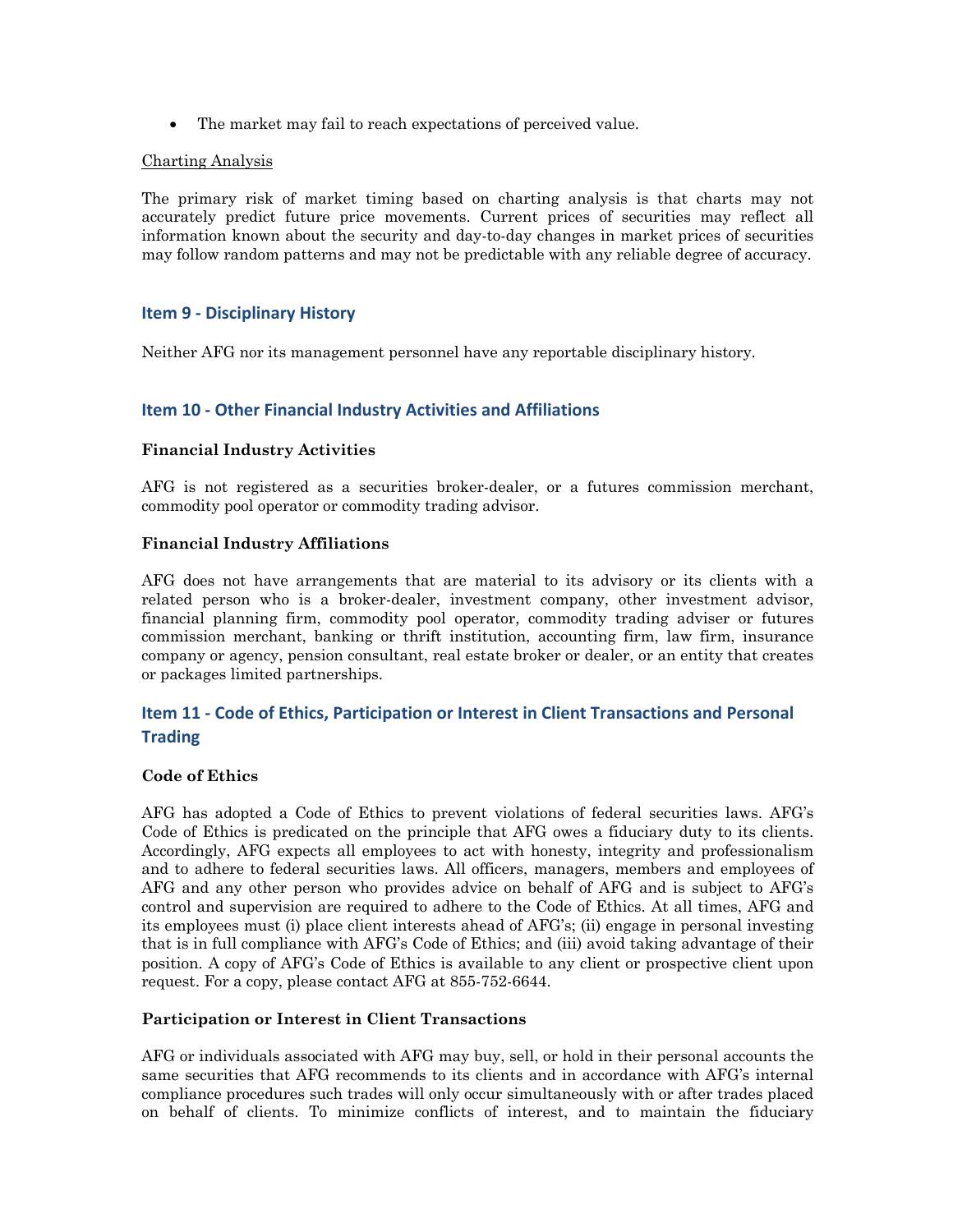responsibility AFG has for its clients, AFG has established the following policy: An officer, director, or employee of AFG shall not buy or sell securities for a personal portfolio when the decision to purchase is derived by reason of their employment with AFG, unless the information is also available to the investing public as a whole. No person associated with AFG shall prefer his or her own interest to that of any client. Personal trades in securities being purchased or sold for clients may only be made simultaneously with or after trades are made for clients. AFG personnel may not anticipate trades to be placed for clients.

# **Item 12 - Brokerage Practices**

#### **Brokerage Selection**

#### Best Execution

Best execution has been defined by the SEC as the "execution of securities transactions for clients in such a manner that the client's total cost or proceeds in each transaction is the most favorable under the circumstances." The best execution responsibility applies to the circumstances of each particular transaction and an adviser must consider the full range and quality of a broker-dealer's services, including, among other things, execution capability, commission rates, the value of any research, financial responsibility and responsiveness.

When placing portfolio transactions for client accounts, AFG's primary objective is to obtain the best price and best execution, taking into account the costs, promptness of execution and other qualitative considerations.

#### Broker Analysis

AFG evaluates a wide range of criteria in seeking the most favorable price and market for the execution of transactions. These include the broker's trading costs, efficiency of execution and error resolution, financial strength and stability, capability, positioning and distribution capabilities, information in regard to the availability of securities, trading patterns, statistical or factual information, opinion pertaining to trading and prior performance in serving AFG. Also in consideration is such brokers' provision or payment of the costs of research and other investment management-related services (the provisional payment of such costs by brokers are referred to as payment made by "soft dollars", as further discussed in the "Research/Soft Dollars Benefits" section immediately below).

AFG is responsible for continuously monitoring and evaluating the performance and execution capabilities of brokers that transact orders for our client accounts to ensure consistent quality executions. In addition, AFG periodically reviews its transaction costs in light of current market circumstances and other relevant information.

#### Research/Soft Dollar Benefits

AFG may recommend that clients establish brokerage accounts with certain registered broker-dealers to maintain custody of clients' assets and to effect trades for their accounts. Any such broker-dealer is not affiliated with AFG. These broker-dealers may provide AFG with access to its institutional trading and operations services, which are typically not available to retail investors. These services may include research, brokerage, custody, and access to mutual funds and other investments that are otherwise generally available only to institutional investors or would require a significantly higher minimum initial investment.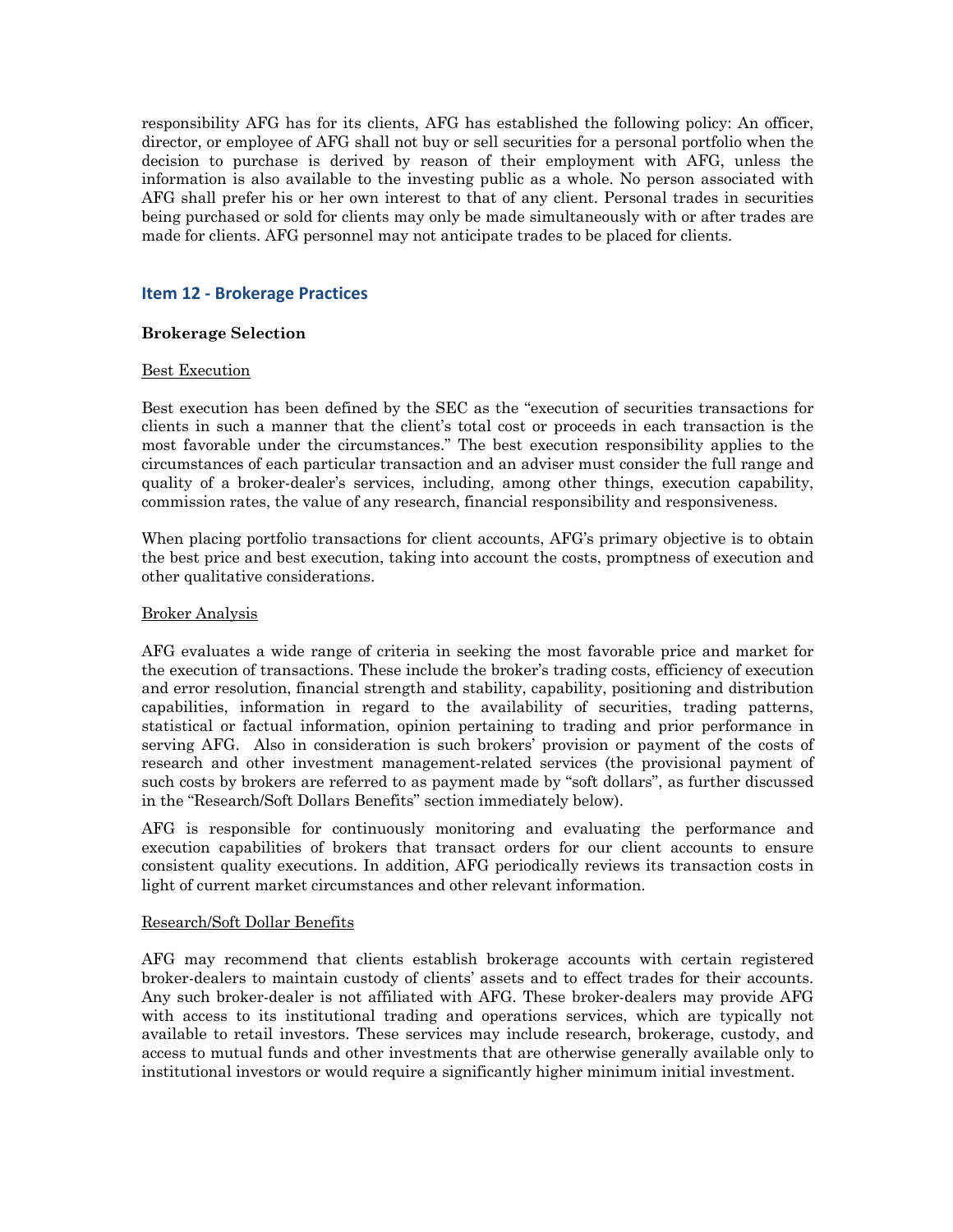These broker-dealers may also make available to AFG other products and services that benefit AFG but may not benefit its clients' accounts. Some of these other products and services assist AFG in managing and administering clients' accounts. These include software and other technology that provide access to client account data (such as trade confirmations and account statements), facilitate trade execution (and allocation of aggregated trade orders for multiple client accounts), provide research, pricing information and other market data, facilitate payment of AFG's fees from its clients' accounts, and assist with back-office support, recordkeeping and client reporting. Many of these services generally may be used to service all or a substantial number of AFG's accounts, including accounts not maintained at the specific broker-dealer that is offering this particular service. These broker-dealers also provide AFG with other services intended to help AFG manage and further develop its business enterprise. These services may include consulting, publications, conferences and presentations on practice management, information technology, business succession, regulatory compliance, and marketing.

In addition, these broker-dealers may make available, arrange and/or pay for these types of services to AFG by independent third parties. These broker-dealers may discount or waive fees it would otherwise charge for some of these services or pay all or a part of the fees of a third-party providing these services to AFG. While as a fiduciary AFG endeavors to act in its clients' best interests, AFG's recommendation that clients maintain their assets in accounts with these broker-dealers may be based in part on the benefit to AFG of the availability of some of the foregoing products and services and not solely on the nature cost or quality of custody and brokerage provided by these broker-dealers which may create a conflict of interest.

#### **Directed Brokerage**

#### AFG Directed Brokerage

AFG does not have the discretionary authority to determine the broker dealer to be used. AFG participates in the TD Ameritrade Institutional Program, sponsored by TD Ameritrade, Inc. ("TD Ameritrade"), a FINRA registered broker dealer, the Folio Advisor program, sponsored by FOLIO*fn* Investments, Inc. ("Folio"); the Betterment Institutional Program sponsored by MTG, LLC d/b/a Betterment Securities and the Trust Company of America ("TCA").

Clients in need of brokerage and custodial services will have any one of TD Ameritrade, Folio or TCA recommended to them. As part of the these programs, AFG receives benefits that it would not receive if it did not offer investment advice (please see additional disclosures in the "Research/Soft Dollars Benefits" section immediately above). AFG does not participate in any transaction fees or commissions paid to the broker dealer or custodian and does not receive any fees or commissions for the opening or maintenance of joint client accounts at recommended brokers.

Not all investment advisers require their clients to direct brokerage. By directing brokerage, AFG may not be able to achieve most favorable execution of joint client transactions and that this practice may cost clients more money.

#### Client Directed Brokerage

Certain joint clients may direct AFG to use particular brokers for executing transactions in their accounts. With regard to client directed brokerage, AFG is required to disclose that AFG may be unable to negotiate commissions, block or batch orders or otherwise achieve the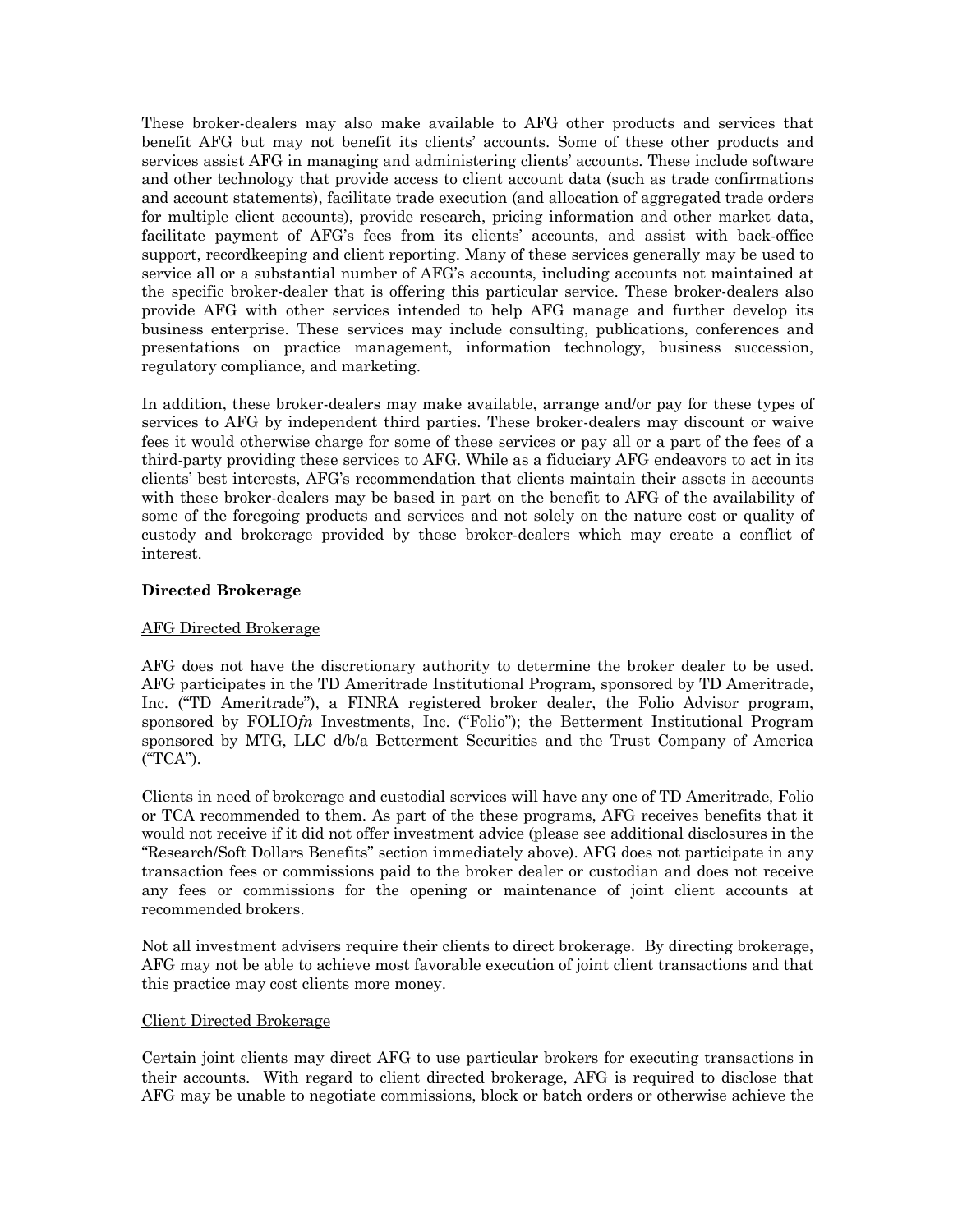benefits described above, including best execution. Directed brokerage commission rates may be higher than the rates AFG might pay for transactions in non-directed accounts. Therefore, directing brokerage may cost joint clients more money.

As a general rule, AFG encourages each joint client to compare the possible costs or disadvantages of directed brokerage against the value of custodial or other services provided by the broker to the client in exchange for the directed brokerage designation.

#### **Trade Aggregation/Allocation**

It is the objective of AFG to provide a means of allocating trading and investment opportunities between advisory clients on a fair and equitable basis and in compliance with all applicable state and federal guidelines. With respect to clients' accounts with substantially similar investment objectives and policies, AFG may often seek to purchase or sell a particular security in each account. AFG will aggregate orders only when such aggregation is consistent with AFG's duty to seek best execution and is consistent with the investment objective of each client. No client account will be unfairly favored over any other account. Each client that participates in an aggregated order will participate based on the average execution price in that particular security. All transaction costs will be allocated pro rata based on each client's participation in the transaction. All securities purchased or sold, whether the order is filled completely or partially, will then be allocated pro rata based on the assets of each account.

#### **Trade Errors**

Trade errors are promptly reported to the custodian and will be rectified with no adverse financial effect on the client.

# **Item 13 - Review Of Accounts**

#### **Periodic Reviews**

Account reviews are performed quarterly by investment advisor represntatives Doug Kinsey, Partner, Darren Harp, Partner and John Girvin, Advisor. Account reviews are performed more frequently when market conditions dictate.

#### **Review Triggers**

Other conditions that may trigger a review are changes in the tax laws, new investment information, and changes in a client's own situation.

#### **Regular Reports**

Account reviewers are members of the firm's Investment Committee. They are instructed to consider the client's current security positions and the likelihood that the performance of each security will contribute to the investment objectives of the client.

Clients receive periodic communications on at least an annual basis. Personal Wealth Management Services clients and Investment Management clients receive written periodic updates at scheduled client meetings. The written updates may include a net worth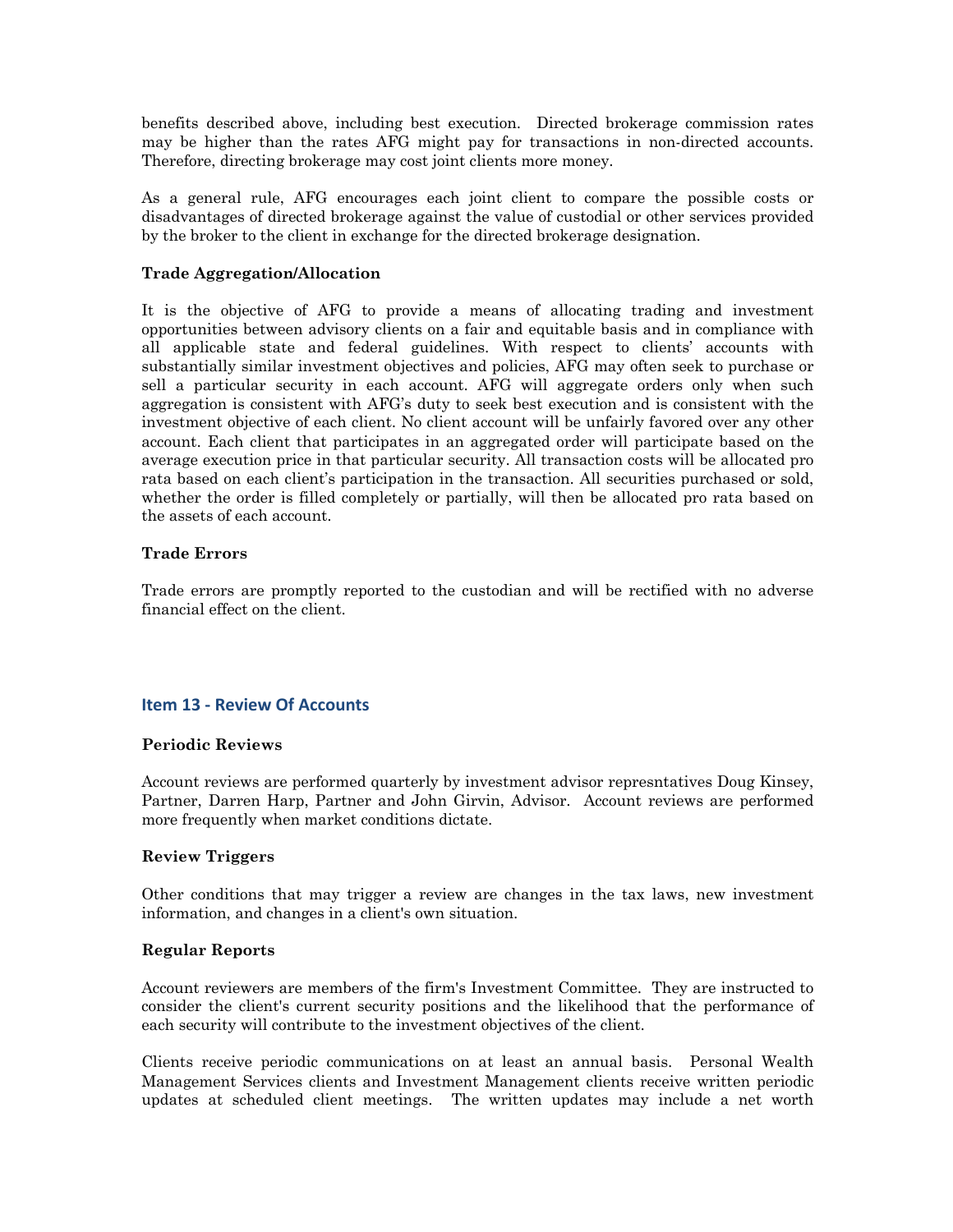statement, portfolio statement, tax return (if the client requests tax preparation services), and a summary of objectives and progress towards meeting those objectives. Project-Based Services clients and Consulting Services clients will receive reports from AFG as agreed upon in the applicable advisory agreement.

#### **Item 14 - Client Referrals And Other Compensation**

#### **Incoming Referrals**

AFG does not use solicitors to refer clients to AFG.

#### **Referrals Out**

AFG does not accept referral fees or any form of remuneration from other professionals when a prospect or client is referred to them.

#### **Other Compensation**

AFG may receive non-economic benefits from broker-dealers/custodians in the form of the support products and services it makes available to AFG. These products and services, how they benefit AFG, and the related conflicts of interest are described above (see Item 12— Brokerage Practices). The availability to us of such products and services is not based on AFG giving particular investment advice, such as buying particular securities for AFG's clients.

#### **Item 15 - Custody**

AFG is deemed to have custody because the firm deducts its fees directly from client accounts.

Custody of client assets will be maintained with the independent custodian selected by the client. AFG will not have physical custody of any assets in clients' accounts except as permitted for payment of advisory fees. Clients will be solely responsible for paying all fees or charges of the custodian. Clients will authorize AFG to give the custodian instructions for the purchase, sale, conversion, redemption, exchange or retention of any security, cash or cash equivalent or other investment for the client's account.

Clients will receive directly from the custodian at least quarterly a statement showing all transactions occurring in the client's account during the period covered by the account statement, and the funds, securities and other property in their account at the end of the period. Clients are urged to carefully review statements received from the custodian to ensure the accurate reporting of such information.

#### **Item 16 - Investment Discretion**

For those client accounts over which AFG has discretion, AFG requests that it be provided with written authority (e.g., limited power of attorney in AFG's advisory agreement) to determine the amounts of securities that are bought or sold. Any limitations on this discretionary authority shall be included in this written authority statement. Clients may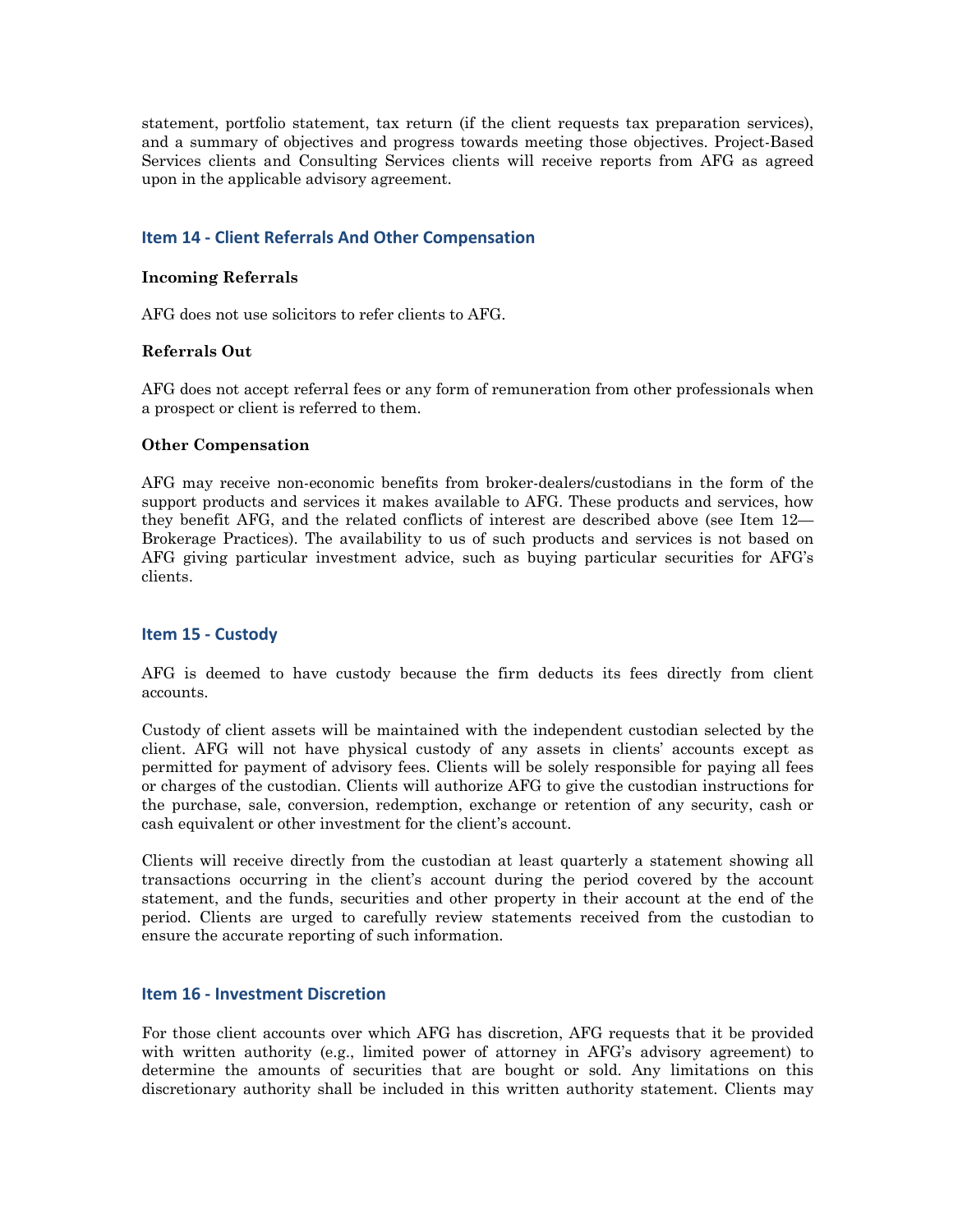change or amend these limitations as required. All such amendments shall be submitted in writing.

AFG generally has discretionary authority to make the following determinations without obtaining the consent of the client before the transactions are effected: (1) which securities are bought and sold for the account and (2) the total amount of securities to be bought and sold. AFG's authority in making investment related decisions may be limited by account guidelines, investment objectives and trading restrictions, as agreed between AFG and the client.

## **Item 17 - Voting Client Securities**

#### **Proxy Voting**

AFG will not vote proxies on behalf of clients. Therefore, all clients maintain exclusive responsibility for: (1) directing the manner in which proxies solicited by issuers of securities beneficially owned by the client shall be voted and (2) making all elections relative to any mergers, acquisitions, tender offers, bankruptcy proceeding or other type events pertaining to the client's investment assets.

AFG and/or the client shall instruct each custodian of the assets to forward to the client copies of all proxies and shareholder communications relating to the client's investment assets.

#### **Class Action Settlements**

Although AFG has discretion over client accounts, it will not be responsible for handling the claims of clients in class action lawsuits or similar settlements involving securities owned by the client. Clients will receive the paperwork for such claims directly from their account custodians. Each client should verify with their custodian or other account administrator whether such claims are being made on the client's behalf by the custodian or if the client is expected to file such claims directly.

#### **Item 18 - Financial Information**

#### **Prepayment of Fees**

Because AFG does not require or accept prepayment of more than \$1,200 in fees six months or more in advance, AFG is not required to include a balance sheet with this disclosure brochure.

#### **Financial Condition**

AFG does not have any adverse financial conditions to disclose.

#### **Bankruptcy**

AFG has never been the subject of a bankruptcy petition.